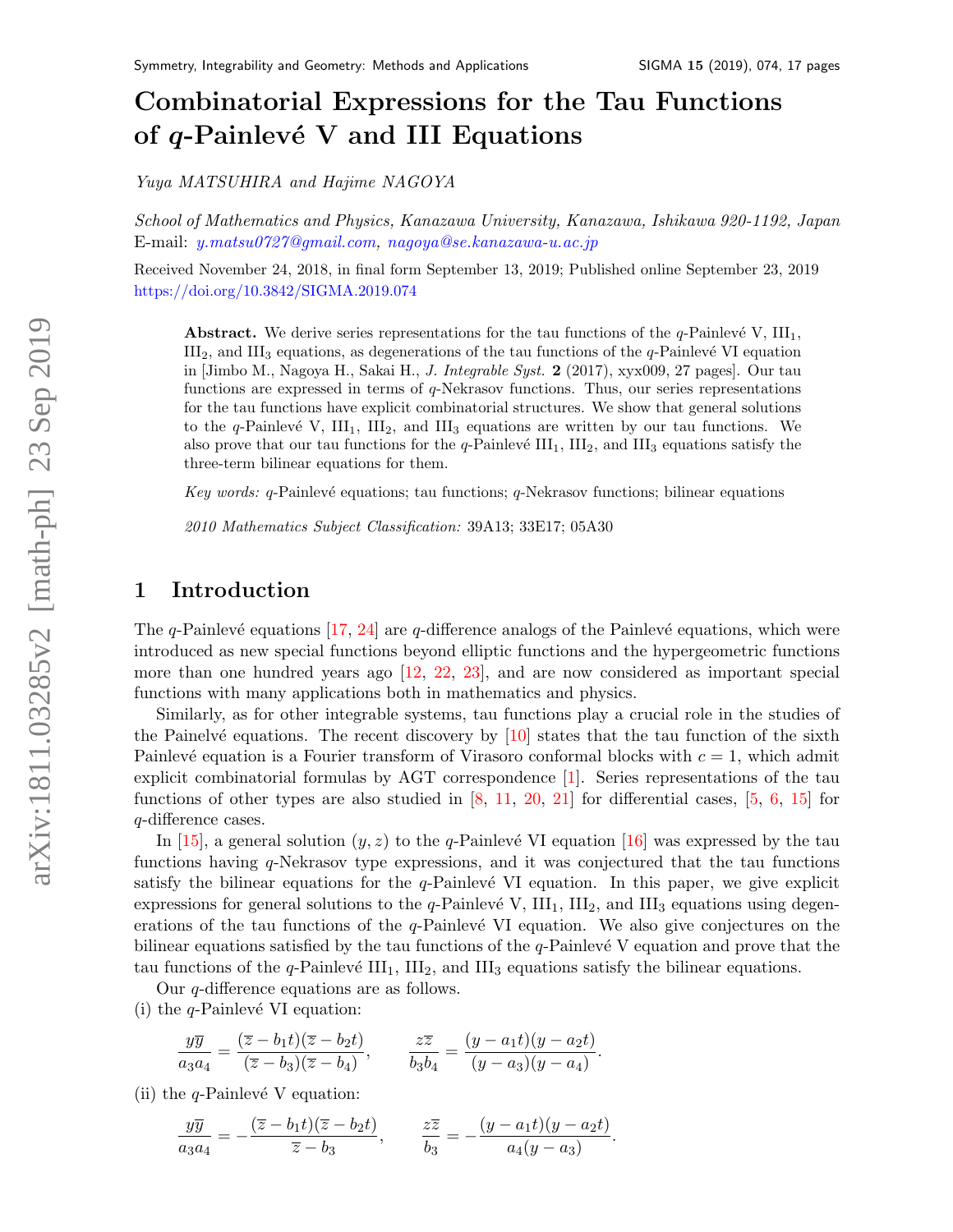(iii) the *q*-Painlevé III<sub>1</sub> equation:

$$
\frac{y\overline{y}}{a_3a_4} = -\frac{\overline{z}(\overline{z} - b_2t)}{\overline{z} - b_3}, \qquad \frac{z\overline{z}}{b_3} = -\frac{y(y - a_1t)}{a_4(y - a_3)}.
$$

(iv) the *q*-Painlevé  $III_2$  equation:

$$
\frac{y\overline{y}}{a_3a_4} = -\frac{\overline{z}^2}{\overline{z} - b_3}, \qquad \frac{z\overline{z}}{b_3} = -\frac{y(y - a_2t)}{a_4(y - a_3)}.
$$

(v-1) the q-Painlevé III<sub>3</sub> equation of surface type  $A_7^{(1)}$  $\frac{(1)'}{7}$ :

$$
\frac{y\overline{y}}{a_3} = \overline{z}^2, \qquad z\overline{z} = -\frac{y(y - a_2t)}{y - a_3}.
$$

(v-2) the q-Painlevé III<sub>3</sub> equation of surface type  $A_7^{(1)}$  $\frac{(1)}{7}$ :

$$
\frac{y\overline{y}}{a_3} = -\frac{\overline{z}^2}{\overline{z} - b_3}, \qquad z\overline{z} = \frac{y(y - a_2t)}{a_2}.
$$

Here, y, z are functions of t,  $\overline{y} = y(qt)$ ,  $\overline{z} = z(qt)$ , and  $a_i$ ,  $b_i$   $(i = 1, 2, 3, 4)$  are parameters.

From the point of view of Sakai's classification for the discrete Painlevé equations  $[25]$ , the  $q$ -Painlevé VI, V, III<sub>1</sub>, III<sub>2</sub> and III<sub>3</sub> equations are derived from the symmetries/surfaces of type  $D_5^{(1)}$  $\binom{1}{5}/A_3^{(1)}, A_4^{(1)}$  $\binom{1}{4}/A_4^{(1)}, E_2^{(1)}$  $\chi_2^{(1)}/A_5^{(1)},\,E_2^{(1)}$  $A_2^{(1)}/A_6^{(1)}$  and  $A_1^{(1)}$  $\binom{1}{1}$ / $A_7^{(1)}$ , respectively.

The degeneration scheme of Painlevé equations is as follows

$$
P_{VI} \longrightarrow P_V \longrightarrow P_{III_1} \longrightarrow P_{III_2} \longrightarrow P_{III_3}
$$

$$
P_{IV} \longrightarrow P_{II} \longrightarrow P_{II}.
$$

The degeneration pattern of the q-Painlevé equations we use is similar to the one in  $[19]$  but not exactly the same. Rather, our limiting procedure is a  $q$ -version for the one used in  $[11]$  in order to derive combinatorial expressions of tau functions of  $P_V$ ,  $P_{III_1}$ ,  $P_{III_2}$ , and  $P_{III_3}$  from the Nekrasov type expression of the tau function of  $P_{VI}$  [\[10\]](#page-16-5).

For the case of the q-Painlevé III<sub>3</sub> equation of surface type  $A_7^{(1)}$  $\frac{1}{7}$ , a series representation for the tau function was proposed in  $[5]$ , which are expressed by q-Virasoro Whittaker conformal blocks which equal Nekrasov partition functions for pure  $SU(2)$  5d theory [\[3,](#page-15-4) [28\]](#page-16-13). A Fredholm determinant representation of the tau function by topological strings/spectral theory duality is proposed in [\[7\]](#page-15-5). For the q-Painlevé III<sub>3</sub> equation of surface type  $A_7^{(1)}$  $\binom{1}{7}$ , a series representation for the tau function was proposed in [\[4\]](#page-15-6). Our tau functions for the q-Painlevé III<sub>3</sub> equations obtained by the degeneration are equivalent to them.

Our plan is as follows. In Section [2,](#page-2-0) we recall the result on  $q$ -Painlevé VI equation in [\[15\]](#page-16-9). In Sections [3–](#page-4-0)[6,](#page-12-0) we compute limits of tau functions and derive combinatorial expressions of general solutions and bilinear equations for  $q$ -Painlevé V,  $III_1$ ,  $III_2$  and  $III_3$  equations.

*Notations*. Throughout the paper we fix  $q \in \mathbb{C}^\times$  such that  $|q| < 1$ . We set

$$
[u] = (1 - q^u)/(1 - q), \qquad (a; q)_N = \prod_{j=0}^{N-1} (1 - aq^j),
$$
  

$$
(a_1, \dots, a_k; q)_{\infty} = \prod_{j=1}^k (a_j; q)_{\infty}, \qquad (a; q, q)_{\infty} = \prod_{j,k=0}^{\infty} (1 - aq^{j+k}).
$$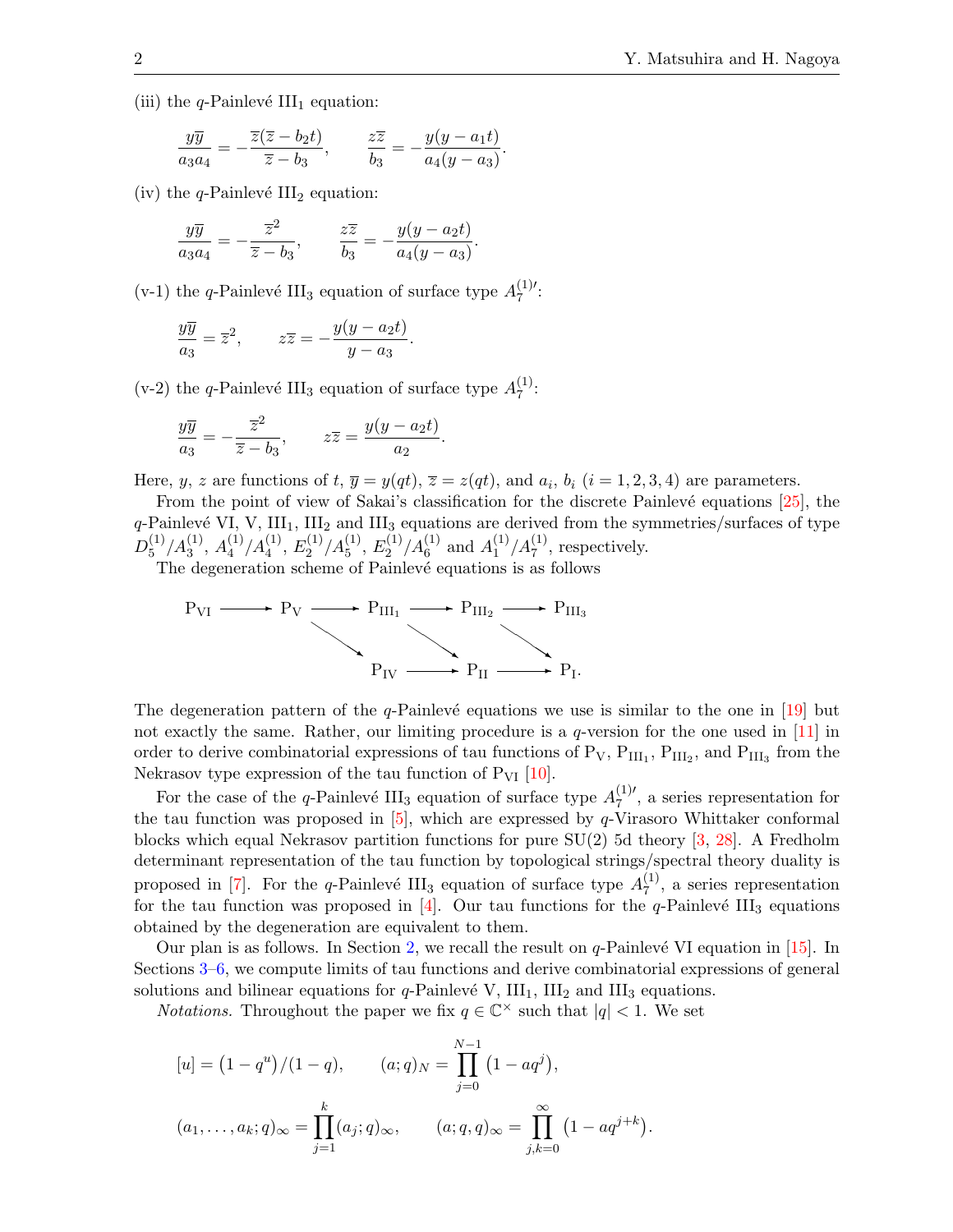We use the  $q$ -Gamma function and  $q$ -Barnes function defined by

$$
\Gamma_q(u)=\frac{(q;q)_\infty}{(q^u;q)_\infty}(1-q)^{1-u},\qquad G_q(u)=\frac{(q^u;q,q)_\infty}{(q;q,q)_\infty}(q;q)_\infty^{u-1}(1-q)^{-(u-1)(u-2)/2},
$$

which satisfy  $\Gamma_q(1) = G_q(1) = 1$  and

<span id="page-2-1"></span>
$$
\Gamma_q(u+1) = [u]\Gamma_q(u), \qquad G_q(u+1) = \Gamma_q(u)G_q(u). \tag{1.1}
$$

A partition is a finite sequence of positive integers  $\lambda = (\lambda_1, \dots, \lambda_l)$  such that  $\lambda_1 \geq \dots \geq \lambda_l > 0$ . Denote the length of the partition by  $\ell(\lambda) = l$ . The conjugate partition  $\lambda' = (\lambda'_1, \dots, \lambda'_{l'})$  is defined by  $\lambda'_j = \frac{1}{i} \{i \mid \lambda_i \geq j\}, l' = \lambda_1$ . We regard a partition as a Young diagram. Namely, we regard a partition  $\lambda$  also as the subset  $\{(i,j) \in \mathbb{Z}^2 \mid 1 \leq j \leq \lambda_i, i \geq 1\}$  of  $\mathbb{Z}^2$ , and denote its cardinality by | $\lambda$ |. We denote the set of all partitions by Y. For  $\square = (i, j) \in \mathbb{Z}_{\geq 0}^2$  we set  $a_\lambda(\square) = \lambda_i - j$  (the arm length of  $\square$ ) and  $\ell_\lambda(\square) = \lambda'_j - i$  (the leg length of  $\square$ ). In the last formulas we set  $\lambda_i = 0$  if  $i > \ell(\lambda)$  (resp.  $\lambda'_j = 0$  if  $j > \ell(\lambda')$ ). For a pair of partitions  $(\lambda, \mu)$  and  $u\in\mathbb{C}$  we set

$$
N_{\lambda,\mu}(u)=\prod_{\square\in\lambda}\left(1-q^{-\ell_{\lambda}(\square)-a_{\mu}(\square)-1}u\right)\prod_{\square\in\mu}\left(1-q^{\ell_{\mu}(\square)+a_{\lambda}(\square)+1}u\right),
$$

which we call a Nekrasov factor.

## <span id="page-2-0"></span>2 Results on  $q-P_{VI}$  from [\[15\]](#page-16-9)

In this section, we recall the results of  $[15]$  on the q-Painlevé VI equation. Define the tau function by

$$
\tau^{\text{VI}}\begin{bmatrix} \theta_1 & \theta_t \\ \theta_\infty & \theta_0 \end{bmatrix} s, \sigma, t \end{bmatrix} = \sum_{n \in \mathbb{Z}} s^n t^{(\sigma+n)^2 - \theta_t^2 - \theta_0^2} C \begin{bmatrix} \theta_1 & \theta_t \\ \theta_\infty & \theta_0 \end{bmatrix} \sigma + n \begin{bmatrix} \mathcal{B} & \theta_t \\ \theta_\infty & \theta_0 \end{bmatrix} \sigma + n, t \end{bmatrix},
$$

with the definition

$$
\begin{split} C\begin{bmatrix} \theta_1 & \theta_t \\ \theta_\infty & \theta_0 \end{bmatrix} \sigma \end{bmatrix} &= \frac{\prod\limits_{\varepsilon, \varepsilon' = \pm} G_q (1 + \varepsilon \theta_\infty - \theta_1 + \varepsilon' \sigma) G_q (1 + \varepsilon \sigma - \theta_t + \varepsilon' \theta_0)}{G_q (1 + 2 \sigma) G_q (1 - 2 \sigma)}, \\ Z\begin{bmatrix} \theta_1 & \theta_t \\ \theta_\infty & \theta_0 \end{bmatrix} \sigma, t \end{split} = \sum_{\pmb{\lambda} = (\lambda_+, \lambda_-) \in \mathbb{Y}^2} t^{|\pmb{\lambda}|} \cdot \frac{\varepsilon, \varepsilon' = \pm} \frac{N_{\varnothing, \lambda_{\varepsilon'}} \big( q^{\varepsilon \theta_\infty - \theta_1 - \varepsilon' \sigma} \big) N_{\lambda_{\varepsilon}, \varnothing} \big( q^{\varepsilon \sigma - \theta_t - \varepsilon' \theta_0} \big)}{\prod\limits_{\varepsilon, \varepsilon' = \pm} N_{\lambda_{\varepsilon}, \lambda_{\varepsilon'}} \big( q^{(\varepsilon - \varepsilon') \sigma} \big)} . \end{split}
$$

Put

$$
\begin{aligned} &\tau_1^{\text{VI}} = \tau^{\text{VI}}\begin{bmatrix} \theta_1 & \theta_t \\ \theta_\infty+\frac{1}{2} & \theta_0 \end{bmatrix}\!\!, &\tau_2^{\text{VI}} = \tau^{\text{VI}}\begin{bmatrix} \theta_1 & \theta_t \\ \theta_\infty-\frac{1}{2} & \theta_0 \end{bmatrix}\!\!, &\sigma_3^{\text{VI}} = \tau^{\text{VI}}\begin{bmatrix} \theta_1 & \theta_t \\ \theta_\infty-\frac{1}{2} & \theta_0 \end{bmatrix}\!\!, &\sigma_3^{\text{VI}} = \tau^{\text{VI}}\begin{bmatrix} \theta_1 & \theta_t \\ \theta_\infty & \theta_0-\frac{1}{2} \end{bmatrix}\!\!, &\sigma_3^{\text{VI}} = \tau^{\text{VI}}\begin{bmatrix} \theta_1 & \theta_t \\ \theta_\infty & \theta_0-\frac{1}{2} \end{bmatrix}\!\!, &\sigma_3^{\text{VI}} = \tau^{\text{VI}}\begin{bmatrix} \theta_1 & \theta_t \\ \theta_\infty & \theta_0-\frac{1}{2} \end{bmatrix}\!\!, &\sigma_3^{\text{VI}} = \tau^{\text{VI}}\begin{bmatrix} \theta_1+\frac{1}{2} & \theta_t \\ \theta_\infty & \theta_0 \end{bmatrix}\!\!, &\sigma_3^{\text{VI}} = \tau^{\text{VI}}\begin{bmatrix} \theta_1+\frac{1}{2} & \theta_t \\ \theta_\infty & \theta_0 \end{bmatrix}\!\!, &\sigma_3^{\text{VI}} = \tau^{\text{VI}}\begin{bmatrix} \theta_1 & \theta_t+\frac{1}{2} \\ \theta_\infty & \theta_0 \end{bmatrix}\!\!, &\sigma_3^{\text{VI}} = \tau^{\text{VI}}\begin{bmatrix} \theta_1 & \theta_t+\frac{1}{2} \\ \theta_\infty & \theta_0 \end{bmatrix}\!\!, &\sigma_3^{\text{VI}} = \tau^{\text{VI}}\begin{bmatrix} \theta_1 & \theta_t+\frac{1}{2} \\ \theta_\infty & \theta_0 \end{bmatrix}\!\!, &\sigma_3^{\text{VI}} = \tau^{\text{VI}}\begin{bmatrix} \theta_1 & \theta_1+\frac{1}{2} \\ \theta_\infty & \theta_0 \end{bmatrix}\!\!, &\sigma_3^{\text{VI}} = \tau^{\text{VI}}\begin{bmatrix} \theta_1 & \theta_
$$

Here and after we write  $\overline{f}(t) = f(qt), f(t) = f(t/q).$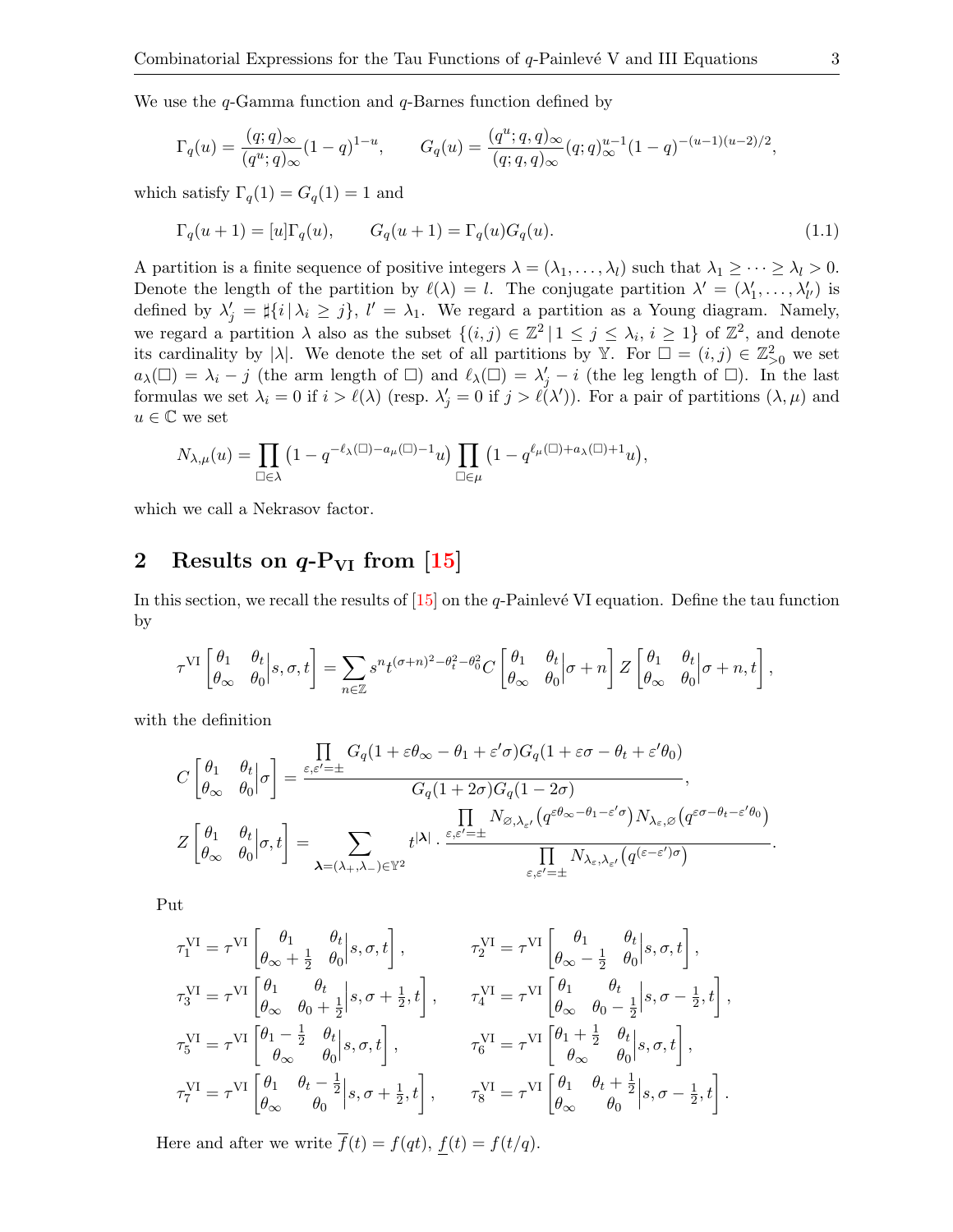<span id="page-3-0"></span>**Theorem 2.1** ([\[15\]](#page-16-9)). The functions y and z defined by

<span id="page-3-6"></span>
$$
y = q^{-2\theta_1 - 1}t \cdot \frac{\tau_3^{VI}\tau_4^{VI}}{\tau_1^{VI}\tau_2^{VI}}, \qquad z = \frac{\tau_1^{VI}\tau_2^{VI} - \tau_1^{VI}\tau_2^{VI}}{q^{1/2 + \theta_\infty}\underline{\tau_1^{VI}}\tau_2^{VI} - q^{1/2 - \theta_\infty}\tau_1^{VI}\underline{\tau_2^{VI}}}
$$
(2.1)

are solutions to the  $q$ -Painlevé VI equation

<span id="page-3-1"></span>
$$
\frac{y\overline{y}}{a_3a_4} = \frac{(\overline{z} - b_1t)(\overline{z} - b_2t)}{(\overline{z} - b_3)(\overline{z} - b_4)}, \qquad \frac{z\overline{z}}{b_3b_4} = \frac{(y - a_1t)(y - a_2t)}{(y - a_3)(y - a_4)},\tag{2.2}
$$

with the parameters

$$
a_1 = q^{-2\theta_1 - 1}
$$
,  $a_2 = q^{-2\theta_t - 2\theta_1 - 1}$ ,  $a_3 = q^{-1}$ ,  $a_4 = q^{-2\theta_1 - 1}$ ,  
\n $b_1 = q^{-\theta_0 - \theta_t - \theta_1}$ ,  $b_2 = q^{\theta_0 - \theta_t - \theta_1}$ ,  $b_3 = q^{\theta_\infty - 1/2}$ ,  $b_4 = q^{-\theta_\infty - 1/2}$ .

The formula for y above can be regarded as an extension of Mano's asymptotic expansion to all orders for the solution of  $q$ -P<sub>VI</sub> [\[18\]](#page-16-14). Theorem [2.1](#page-3-0) was obtained by constructing the fundamental solution of the Lax-pair for  $q$ -P<sub>VI</sub> in [\[16\]](#page-16-10), in terms of q-conformal blocks in [\[2\]](#page-15-7). The method of construction of the fundamental solution is a q-analogue of the CFT approach used in [\[14\]](#page-16-15). In the derivation of Theorem [2.1](#page-3-0) convergence of the fundamental solution was assumed and it has not been proved. Recently, analyticity of K-theoretic Nekrasov functions in cases different from our case was discussed in [\[9\]](#page-15-8). We remark that the convergence of the pure q-Nekrasov partition function with  $q_1q_2 = 1$  on  $\mathbb C$  is proved in [\[5\]](#page-15-2).

<span id="page-3-2"></span>**Conjecture 2.2** ([\[15\]](#page-16-9)). The tau functions  $\tau_i^{VI}$   $(i = 1, ..., 8)$  satisfy the following bilinear equations

$$
\tau_1^{\text{VI}} \tau_2^{\text{VI}} - q^{-2\theta_1} t \tau_3^{\text{VI}} \tau_4^{\text{VI}} - (1 - q^{-2\theta_1} t) \tau_5^{\text{VI}} \tau_6^{\text{VI}} = 0,
$$
\n(2.3)

$$
\tau_1^{\text{VI}} \tau_2^{\text{VI}} - t \tau_3^{\text{VI}} \tau_4^{\text{VI}} - \left(1 - q^{-2\theta_t} t\right) \tau_5^{\text{VI}} \overline{\tau_6^{\text{VI}}} = 0,\tag{2.4}
$$

$$
\tau_1^{\text{VI}} \tau_2^{\text{VI}} - \tau_3^{\text{VI}} \tau_4^{\text{VI}} + \left(1 - q^{-2\theta_1} t\right) q^{2\theta_t} \tau_7^{\text{VI}} \overline{\tau_8^{\text{VI}}} = 0,\tag{2.5}
$$

<span id="page-3-3"></span>
$$
\tau_1^{\text{VI}} \tau_2^{\text{VI}} - q^{2\theta_t} \tau_3^{\text{VI}} \tau_4^{\text{VI}} + (1 - q^{-2\theta_t} t) q^{2\theta_t} \tau_7^{\text{VI}} \tau_8^{\text{VI}} = 0,
$$
\n
$$
\tau_{\text{VI}}^{\text{VI}} \tau_4^{\text{VI}} + q^{-\theta_1 - \theta_\infty + \theta_t - 1/2} t \tau_{\text{V}}^{\text{VI}} \tau_4^{\text{VI}} - \tau_{\text{V}}^{\text{VI}} \tau_4^{\text{VI}} = 0
$$
\n
$$
(2.6)
$$
\n
$$
(2.6)
$$

$$
\frac{\tau_5^{VI}\tau_6^{VI}}{\tau_5^{VI}\tau_6^{VI}} + q^{-\theta_1 - \theta_\infty + \theta_t - 1/2}t\frac{\tau_7^{VI}\tau_8^{VI}}{\tau_7^{VI}\tau_8^{VI}} - \frac{\tau_1^{VI}\tau_2^{VI}}{\tau_2^{VI}} = 0,
$$
\n(2.7)\n
$$
\frac{\tau_5^{VI}\tau_6^{VI}}{\tau_6^{VI}} + q^{-\theta_1 + \theta_\infty + \theta_t - 1/2}t\frac{\tau_7^{VI}\tau_8^{VI}}{\tau_8^{VI}} - \frac{\tau_1^{VI}\tau_2^{VI}}{\tau_2^{VI}} = 0,
$$
\n(2.8)

<span id="page-3-4"></span>
$$
\frac{\overline{V}}{T_5^{VI}} \tau_6^{VI} + q^{\theta_0 + 2\theta_t} \frac{\tau_7^{VI}}{T_7^{VI}} \tau_8^{VI} - q^{\theta_t} \frac{\tau_3^{VI}}{T_3^{VI}} \tau_4^{VI} = 0,
$$
\n(2.9)

$$
\tau_5^{\text{VI}} \tau_6^{\text{VI}} + q^{-\theta_0 + 2\theta_t} \tau_7^{\text{VI}} \tau_8^{\text{VI}} - q^{\theta_t} \tau_3^{\text{VI}} \underline{\tau_4^{\text{VI}}} = 0. \tag{2.10}
$$

Then, the function  $y, z$ 

<span id="page-3-5"></span>
$$
y = q^{-2\theta_1 - 1} t \frac{\tau_3^{VI} \tau_4^{VI}}{\tau_1^{VI} \tau_2^{VI}}, \qquad z = -q^{\theta_t - \theta_1 - 1} t \frac{\tau_7^{VI} \tau_8^{VI}}{\tau_5^{VI} \tau_6^{VI}} \tag{2.11}
$$

solves  $q\text{-}P_{VI}$   $(2.2)$ .

The function  $y$  in Conjecture [2.2](#page-3-2) is expressed in the same form in Theorem [2.1,](#page-3-0) while the function z in Conjecture [2.2](#page-3-2) is not. By the bilinear equations  $(2.7)$  and  $(2.8)$ , we obtain the expression of  $z$  in  $(2.11)$  from the expression of  $z$  in  $(2.1)$ .

We note that in [\[15\]](#page-16-9) we have a Lax pair with respect to the shift  $t \to qt$ , namely, a fundamental solution of the linear  $q$ -difference equations

<span id="page-3-7"></span>
$$
Y(qx, t) = A(x, t)Y(x, t), \qquad Y(x, qt) = B(x, t)Y(x, t)
$$
\n(2.12)

for certain 2 by 2 matrices  $A(x, t)$  and  $B(x, t)$  was constructed in terms of q-Nekrasov functions. From  $(2.12)$  we obtain the four-term bilinear equation in [\[15,](#page-16-9) Remark 3.5]:

<span id="page-3-8"></span>
$$
\underline{\tau_1^{VI}} \tau_2^{VI} - \tau_1^{VI} \underline{\tau_2^{VI}} = \frac{q^{1/2 + \theta_{\infty}} - q^{1/2 - \theta_{\infty}}}{q^{-\theta_0} - q^{\theta_0}} q^{-\theta_1 - 1} t \left( \underline{\tau_3^{VI}} \tau_4^{VI} - \tau_3^{VI} \underline{\tau_4^{VI}} \right).
$$
\n(2.13)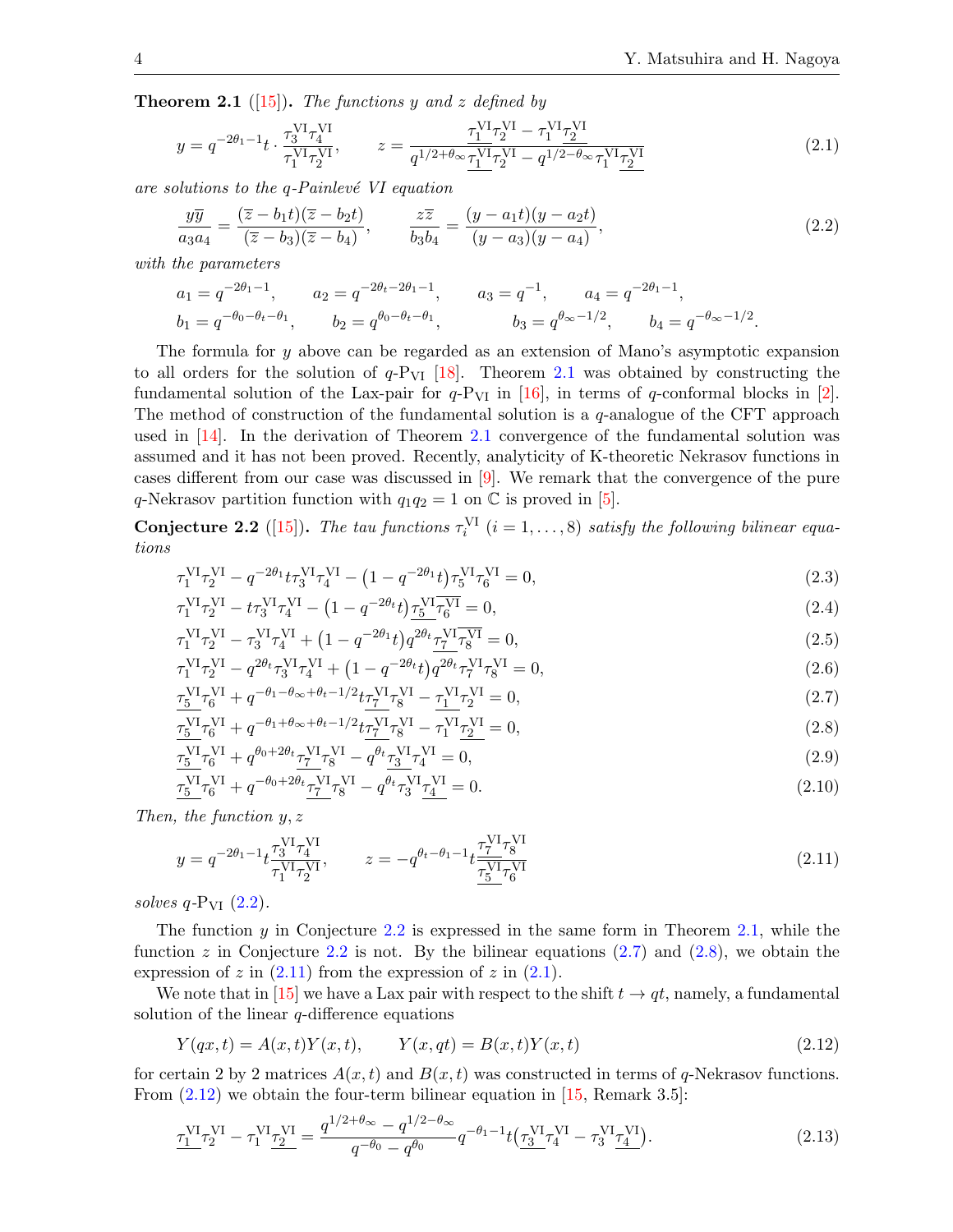## <span id="page-4-0"></span>3 From  $q-P_{VI}$  to  $q-P_V$

In this section, we take a limit of the tau functions of  $q-P_{VI}$  to  $q-P_V$ . Define the tau function by

$$
\tau^{\mathcal{V}}(\theta_*, \theta_t, \theta_0 \mid s, \sigma, t) = \sum_{n \in \mathbb{Z}} s^n t^{(\sigma+n)^2 - \theta_t^2 - \theta_0^2} C_{\mathcal{V}}[\theta_*, \theta_t, \theta_0 \mid \sigma + n] Z_{\mathcal{V}}[\theta_*, \theta_t, \theta_0 \mid \sigma + n, t],
$$

with

$$
C_{\rm V}\left[\theta_*,\theta_t,\theta_0\,|\,\sigma\right]=(q-1)^{-\sigma^2}\prod_{\varepsilon=\pm}\frac{G_q(1-\theta_*+\varepsilon\sigma)}{G_q(1+2\varepsilon\sigma)}\prod_{\varepsilon,\varepsilon'=\pm}G_q(1+\varepsilon\sigma-\theta_t+\varepsilon'\theta_0),
$$
  

$$
Z_{\rm V}\left[\theta_*,\theta_t,\theta_0\,|\,\sigma,t\right]=\sum_{(\lambda_+,\lambda_-)\in\mathbb{Y}^2}t^{|\lambda_+|+|\lambda_-|}\frac{\prod\limits_{\varepsilon=\pm}N_{\varnothing,\lambda_\varepsilon}(q^{-\theta_*-\varepsilon\sigma})f_{\lambda_\varepsilon}(q^{\varepsilon\sigma})\prod\limits_{\varepsilon,\varepsilon'=\pm}N_{\lambda_\varepsilon,\lambda_{\varepsilon'}}(q^{(\varepsilon-\varepsilon')\sigma})}{\prod\limits_{\varepsilon,\varepsilon'=\pm}N_{\lambda_\varepsilon,\lambda_{\varepsilon'}}(q^{(\varepsilon-\varepsilon')\sigma})},
$$

where

$$
f_{\lambda}(u) = \prod_{\square \in \lambda} \left( -q^{\ell_{\lambda}(\square) + a_{\varnothing}(\square) + 1} u^{-1} \right).
$$

We remark that the factor  $f_{\lambda}(u)$  corresponds to the five-dimensional Chern–Simons term. The Chern–Simons term in [\[27\]](#page-16-16) reads as

$$
\exp\bigg(-\beta\sum_{k}\sum_{(i,j)\in Y_k}(a_k+\epsilon(i-j))\bigg),\,
$$

where  $\beta$ ,  $a_k$  are parameters and  $Y_1, \ldots, Y_N$  are Young tableaux labelling the fixed points. See [\[27\]](#page-16-16) for the details. Since

$$
\sum_{\square \in \lambda} \ell_{\lambda}(\square) + a_{\varnothing}(\square) + 1 = \sum_{(i,j) \in \lambda} \lambda'_j - i - j + 1 = \sum_{(i,j) \in \lambda} i - j,
$$

they coincide when  $N=2$ . It is possible to remove  $f_{\lambda_{\varepsilon}}(q^{\varepsilon\sigma})$  from  $Z_{V}[\theta_{*},\theta_{t},\theta_{0} | \sigma, t]$  by change of variables. Because if we set

$$
Z^{CS=0}_\mathbf{V}[\theta_*,\theta_t,\theta_0 \,|\, \sigma,t] = \sum_{(\lambda_+,\lambda_-)\in \mathbb{Y}^2} t^{|\lambda_+|+|\lambda_-|}\frac{\prod\limits_{\varepsilon=\pm} N_{\varnothing,\lambda_\varepsilon}\big(q^{-\theta_*-\varepsilon\sigma}\big)\prod\limits_{\varepsilon,\varepsilon'=\pm} N_{\lambda_\varepsilon,\lambda_\varepsilon\prime}\big(q^{\varepsilon\sigma-\theta_t-\varepsilon'\theta_0}\big)}{\prod\limits_{\varepsilon,\varepsilon'=\pm} N_{\lambda_\varepsilon,\lambda_{\varepsilon\prime}}\big(q^{(\varepsilon-\varepsilon')\sigma}\big)},
$$

then we have

$$
Z_{\rm V}[\theta_*, \theta_t, \theta_0 \,|\, \sigma, t] = Z_{\rm V}^{CS=0}[-\theta_*, -\theta_t, \theta_0 \,|\, \sigma, q^{-\theta_*-2\theta_t}t]
$$

from the relations  $N_{\varnothing,\lambda}(u) = f_{\lambda}(u^{-1})N_{\lambda,\varnothing}(u^{-1}), N_{\lambda,\varnothing}(u) = f_{\lambda}(u)^{-1}N_{\varnothing,\lambda}(u^{-1}),$  and  $N_{\lambda,\mu}(u) =$  $N_{\mu',\lambda'}(u)$  [\[15,](#page-16-9) Lemma A.2].

We define tau functions for  $q-P_V$  by

$$
\begin{aligned}\n\tau_1^{\text{V}} &= \tau^{\text{V}}(\theta_* - \frac{1}{2}, \theta_t, \theta_0 \, | \, s, \sigma, t/\sqrt{q}), &\tau_2^{\text{V}} &= \tau^{\text{V}}(\theta_* + \frac{1}{2}, \theta_t, \theta_0 \, | \, s, \sigma, \sqrt{q}t), \\
\tau_3^{\text{V}} &= \tau^{\text{V}}(\theta_*, \theta_t, \theta_0 + \frac{1}{2} \, | \, s, \sigma + \frac{1}{2}, t), &\tau_4^{\text{V}} &= \tau^{\text{V}}(\theta_*, \theta_t, \theta_0 - \frac{1}{2} \, | \, s, \sigma - \frac{1}{2}, t), \\
\tau_5^{\text{V}} &= \tau^{\text{V}}(\theta_*, \theta_t - \frac{1}{2}, \theta_0 \, | \, s, \sigma + \frac{1}{2}, t), &\tau_6^{\text{V}} &= \tau^{\text{V}}(\theta_*, \theta_t + \frac{1}{2}, \theta_0 \, | \, s, \sigma - \frac{1}{2}, t).\n\end{aligned}
$$

Let

$$
C_1 = C_6 = (q-1)^{-\sigma^2} q^{-(\Lambda+1/2)(\sigma^2-\theta_t^2-\theta_0^2)} \prod_{\varepsilon=\pm} G_q \left(\frac{1}{2} - \Lambda + \varepsilon \sigma\right)^{-1},
$$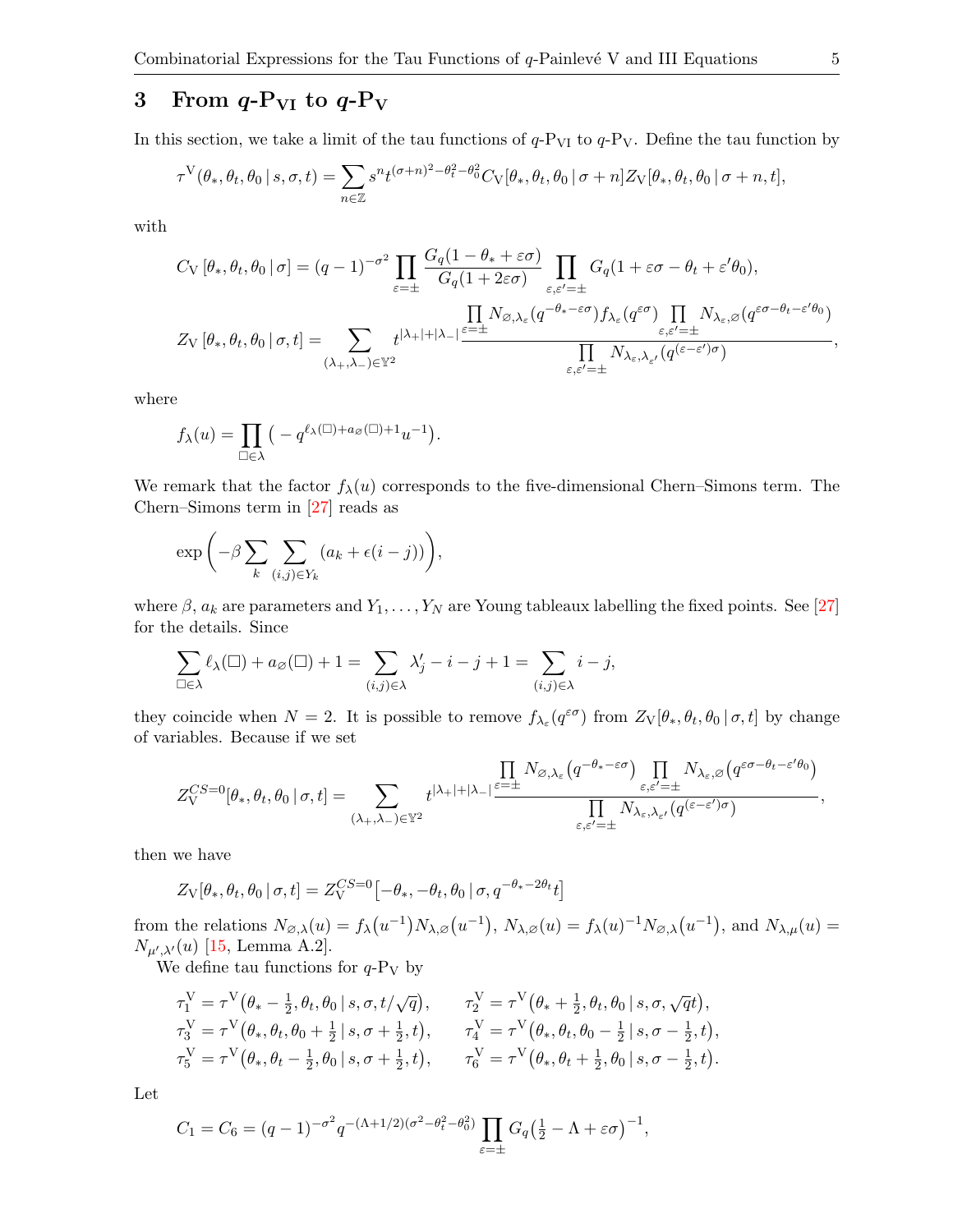$$
C_2 = C_5 = (q-1)^{-\sigma^2} q^{-(\Lambda - 1/2)(\sigma^2 - \theta_t^2 - \theta_0^2)} \prod_{\varepsilon = \pm} G_q \left(\frac{3}{2} - \Lambda + \varepsilon \sigma\right)^{-1},
$$
  
\n
$$
C_3 = (q-1)^{-(\sigma + 1/2)^2} q^{-\Lambda((\sigma + 1/2)^2 - \theta_t^2 - (\theta_0 + 1/2)^2)} \prod_{\varepsilon = \pm} G_q \left(1 - \Lambda + \varepsilon \left(\sigma + \frac{1}{2}\right)\right)^{-1},
$$
  
\n
$$
C_4 = (q-1)^{-(\sigma - 1/2)^2} q^{-\Lambda((\sigma - 1/2)^2 - \theta_t^2 - (\theta_0 - 1/2)^2)} \prod_{\varepsilon = \pm} G_q \left(1 - \Lambda + \varepsilon \left(\sigma - \frac{1}{2}\right)\right)^{-1},
$$
  
\n
$$
C_7 = (q-1)^{-(\sigma + 1/2)^2} q^{-\Lambda((\sigma + 1/2)^2 - (\theta_t - 1/2)^2 - \theta_0^2)} \prod_{\varepsilon = \pm} G_q \left(1 - \Lambda + \varepsilon \left(\sigma + \frac{1}{2}\right)\right)^{-1},
$$
  
\n
$$
C_8 = (q-1)^{-(\sigma - 1/2)^2} q^{-\Lambda((\sigma - 1/2)^2 - (\theta_t + 1/2)^2 - \theta_0^2)} \prod_{\varepsilon = \pm} G_q \left(1 - \Lambda + \varepsilon \left(\sigma - \frac{1}{2}\right)\right)^{-1}.
$$

<span id="page-5-1"></span>Proposition 3.1. Set

<span id="page-5-0"></span>
$$
\theta_1 + \theta_{\infty} = \Lambda, \qquad \theta_1 - \theta_{\infty} = \theta_*, \qquad t = q^{\Lambda} t_1,
$$
  

$$
s = \tilde{s}(q-1)^{-2\sigma} q^{-2\sigma\Lambda} \prod_{\varepsilon=\pm} \Gamma_q \left(\frac{1}{2} - \Lambda + \varepsilon \sigma\right)^{-\varepsilon}.
$$
 (3.1)

Then we have

$$
C_i \tau_i^{\text{VI}}(\theta_{\infty}, \theta_1, \theta_t, \theta_0 \mid s, \sigma, t) \to \tau_i^{\text{V}}(\theta_*, \theta_t, \theta_0 \mid \tilde{s}, \sigma, t_1), \qquad i = 1, 2, 3, 4,
$$
  
\n
$$
C_5 \tau_5^{\text{VI}}(\theta_{\infty}, \theta_1, \theta_t, \theta_0 \mid s, \sigma, t) \to \tau_1^{\text{V}}(\theta_*, \theta_t, \theta_0 \mid \tilde{s}, \sigma, qt_1),
$$
  
\n
$$
C_6 \tau_6^{\text{VI}}(\theta_{\infty}, \theta_1, \theta_t, \theta_0 \mid s, \sigma, t) \to \tau_2^{\text{V}}(\theta_*, \theta_t, \theta_0 \mid \tilde{s}, \sigma, t_1/q),
$$
  
\n
$$
C_i \tau_i^{\text{VI}}(\theta_{\infty}, \theta_1, \theta_t, \theta_0 \mid s, \sigma, t) \to \tau_{i-2}^{\text{V}}(\theta_*, \theta_t, \theta_0 \mid \tilde{s}, \sigma, t_1), \qquad i = 7, 8,
$$

as  $\Lambda \to \infty$ . Here, we denote by  $\tau_i^{\text{VI}}(\theta_\infty, \theta_1, \theta_t, \theta_0 | s, \sigma, t)$  the tau functions of q-P<sub>VI</sub> presented in the previous section.

**Proof.** First, we verify the limit of the series part. For any partition  $\lambda$  we have

$$
N_{\varnothing,\lambda}(q^{-\Lambda}u)q^{\Lambda|\lambda|} = \prod_{\square \in \lambda} (q^{\Lambda} - q^{\ell_{\lambda}(\square) + a_{\varnothing}(\square) + 1}u) \to f_{\lambda}(u^{-1}), \qquad \Lambda \to \infty.
$$

Hence, the series  $Z \begin{bmatrix} \theta_1 & \theta_t \\ 0 & 0 \end{bmatrix}$  $\theta_{\infty}$   $\theta_0$  $\left[\sigma, t\right]$  goes to  $Z_{\rm V}[\theta_*, \theta_t, \theta_0 \,|\, \sigma, t]$  as  $\Lambda \to \infty$ .

Second, we examine the limits of the coefficients of  $Z$ . By the identities  $(1.1)$  on  $q$ -Gamma function and q-Barnes function, for  $n \in \mathbb{Z}$  we have

<span id="page-5-2"></span>
$$
\prod_{\varepsilon=\pm} G_q(1-x+\varepsilon(\sigma+n)) = \prod_{\varepsilon=\pm} G_q(1-x+\varepsilon\sigma) \Gamma_q(-x+\varepsilon\sigma)^{\varepsilon n} \prod_{i=0}^{|n|-1} \left[-x+\frac{|n|}{n}\sigma\right]
$$
\n
$$
\times \prod_{i=0}^{|n|-1} \prod_{j=1}^i [-x+\sigma+j] \prod_{i=0}^{|n|-1} \prod_{j=1}^i [-x-\sigma-j]. \tag{3.2}
$$

Using the identity above, we compute the coefficient of Z in  $\tau_1^{\text{VI}}$  multiplied by  $C_1$  as follows

$$
C_1 s^n C \left[ \begin{array}{cc} \theta_1 & \theta_t \\ \theta_\infty + \frac{1}{2} & \theta_0 \end{array} \right] \sigma + n \right] t^{(\sigma + n)^2 - \theta_t^2 - \theta_0^2}
$$
\n
$$
= \tilde{s}^n (q - 1)^{\sigma^2 - 2\sigma n} q^{-(\sigma^2 - \theta_t^2 - \theta_0^2)/2} t_1^{(\sigma + n)^2 - \theta_t^2 - \theta_0^2} q^{\Lambda n^2} \prod_{\varepsilon = \pm} \left( \frac{\Gamma_q(-\Lambda - \frac{1}{2} + \varepsilon \sigma)}{\Gamma_q(-\Lambda + \frac{1}{2} + \varepsilon \sigma)} \right)^{\varepsilon n}
$$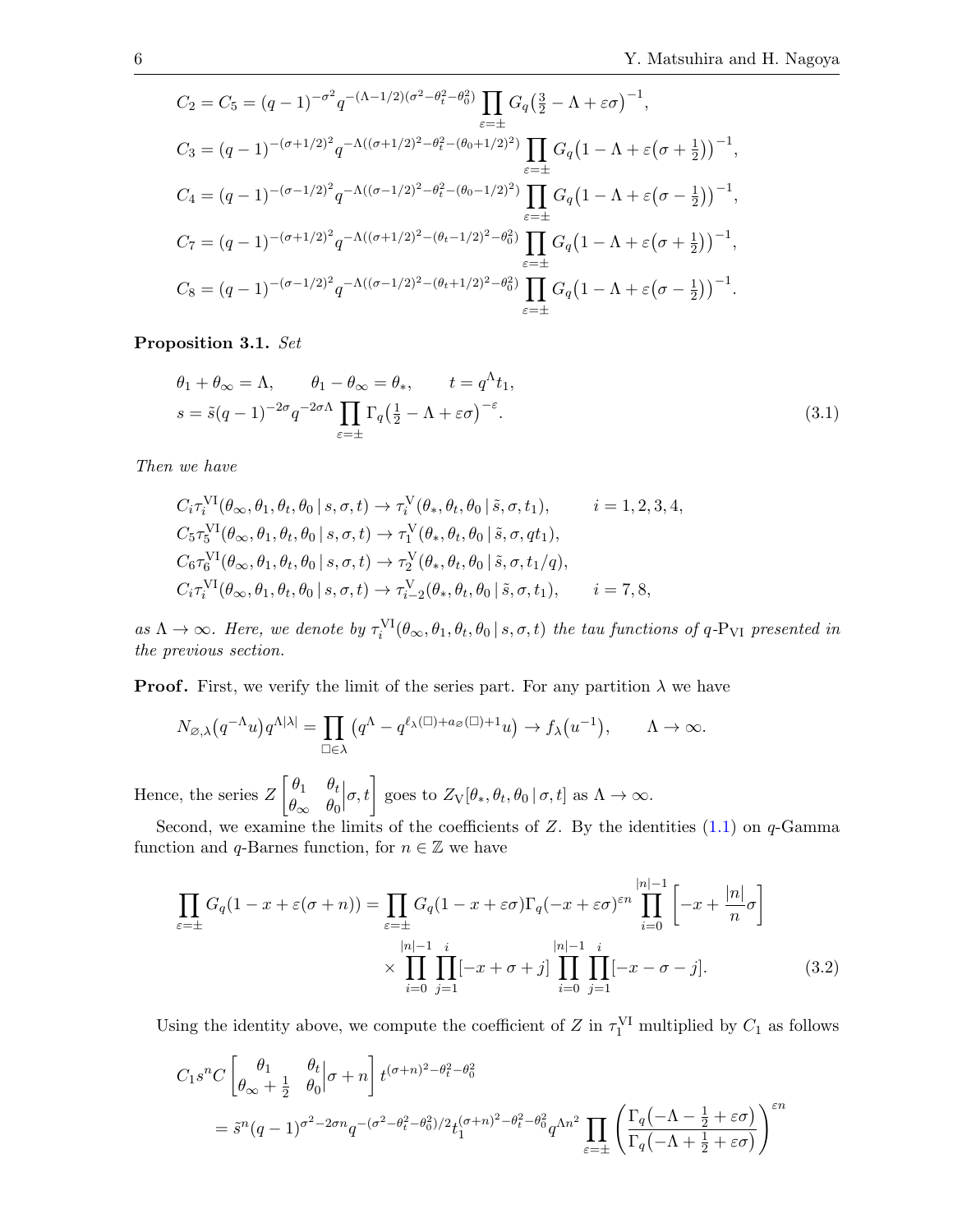$$
\times \prod_{i=0}^{|n|-1} \left[ -\Lambda - \frac{1}{2} + \frac{|n|}{n} \sigma \right] \prod_{i=0}^{|n|-1} \prod_{j=1}^{i} \left[ -\Lambda - \frac{1}{2} + \sigma + j \right] \prod_{i=0}^{|n|-1} \prod_{j=1}^{i} \left[ -\Lambda - \frac{1}{2} - \sigma - j \right]
$$
  

$$
\times \frac{\prod_{\varepsilon=\pm} G_q (1 - \theta_* - \frac{1}{2} + \varepsilon(\sigma + n)) \prod_{\varepsilon,\varepsilon'=\pm} G_q (1 + \varepsilon(\sigma + n) - \theta_t + \varepsilon' \theta_0)}{G_q (1 + 2(\sigma + n)) G_q (1 - 2(\sigma + n))}.
$$

Then we have as  $\Lambda \to \infty$  by the definition of q-number

$$
q^{\Lambda n^2} \prod_{i=0}^{|n|-1} \left[ -\Lambda - \frac{1}{2} + \frac{|n|}{n} \sigma \right] \prod_{i=0}^{|n|-1} \prod_{j=1}^i \left[ -\Lambda - \frac{1}{2} + \sigma + j \right] \prod_{i=0}^{|n|-1} \prod_{j=1}^i \left[ -\Lambda - \frac{1}{2} - \sigma - j \right]
$$
  

$$
\to (q-1)^{-n^2} \prod_{i=0}^{|n|-1} q^{-1/2 + |n|\sigma/n} \prod_{i=0}^{|n|-1} \prod_{j=1}^i q^{-1/2 + \sigma + j} \prod_{i=0}^{|n|-1} \prod_{j=1}^i q^{-1/2 - \sigma - j}
$$
  

$$
= (q-1)^{-n^2} q^{-n^2/2 + \sigma n},
$$

and by the identity  $(1.1)$  of  $q$ -Gamma function

$$
\prod_{\varepsilon=\pm} \left( \frac{\Gamma_q(-\Lambda - \frac{1}{2} + \varepsilon\sigma)}{\Gamma_q(-\Lambda + \frac{1}{2} + \varepsilon\sigma)} \right)^{\varepsilon n} = \left( \frac{[-\Lambda - \frac{1}{2} - \sigma]}{[-\Lambda - \frac{1}{2} + \sigma]} \right)^n \to q^{-2\sigma n}.
$$

Therefore we obtain

$$
C_1 s^n C \left[ \begin{matrix} \theta_1 & \theta_t \\ \theta_\infty + \frac{1}{2} & \theta_0 \end{matrix} \Big| \sigma + n \right] t^{(\sigma + n)^2 - \theta_t^2 - \theta_0^2}
$$

$$
\to \tilde{s}^n (t_1/\sqrt{q})^{(\sigma + n)^2 - \theta_t^2 - \theta_0^2} C_{\text{V}} \left[ \theta_* - \frac{1}{2}, \theta_t, \theta_0 \Big| \sigma + n \right]
$$

as  $\Lambda \to \infty$ . Similarly, we can compute the coefficients of Z in the other tau functions and obtain the desired results.

In what follows, we abbreviate  $\tau_i^V(\theta_*, \theta_t, \theta_0 | s, \sigma, t)$  to  $\tau_i$ .

Theorem 3.2. The functions

$$
y = q^{-\theta_* - 1}(q - 1)^{1/2} t \frac{\tau_3 \tau_4}{\tau_1 \tau_2}, \qquad z = -\frac{\tau_1 \tau_2 - \tau_1 \tau_2}{q^{\theta_*/2 + 1/2} \tau_1 \tau_2}
$$

solves the  $q$ -Painlevé V equation

<span id="page-6-0"></span>
$$
\frac{y\overline{y}}{a_3a_4} = -\frac{(\overline{z} - b_1t)(\overline{z} - b_2t)}{\overline{z} - b_3}, \qquad \frac{z\overline{z}}{b_3} = -\frac{(y - a_1t)(y - a_2t)}{a_4(y - a_3)}\tag{3.3}
$$

with the parameters

$$
a_1 = q^{-\theta_* - 1}
$$
,  $a_2 = q^{-2\theta_t - \theta_* - 1}$ ,  $a_3 = q^{-1}$ ,  $a_4 = q^{-3\theta_*/2 - 1/2}$ ,  
\n $b_1 = q^{-\theta_0 - \theta_t - \theta_*/2}$ ,  $b_2 = q^{\theta_0 - \theta_t - \theta_*/2}$ ,  $b_3 = q^{-\theta_*/2 - 1/2}$ .

**Proof.** By definition we have

$$
C_1C_2 = (q-1)^{1/2}C_3C_4.
$$

Hence, by  $(3.1)$  the solution  $(y, z)$  of the q-Painlevé VI equation has the following limit

$$
y \to y_1 = q^{-\theta_*-1}(q-1)^{1/2} t_1 \frac{\tau_3 \tau_4}{\tau_1 \tau_2}, \qquad q^{-\Lambda/2} z \to z_1 = -\frac{\tau_1 \tau_2 - \tau_1 \tau_2}{q^{\theta_*/2+1/2} \tau_1 \underline{\tau_2}}, \qquad \Lambda \to \infty.
$$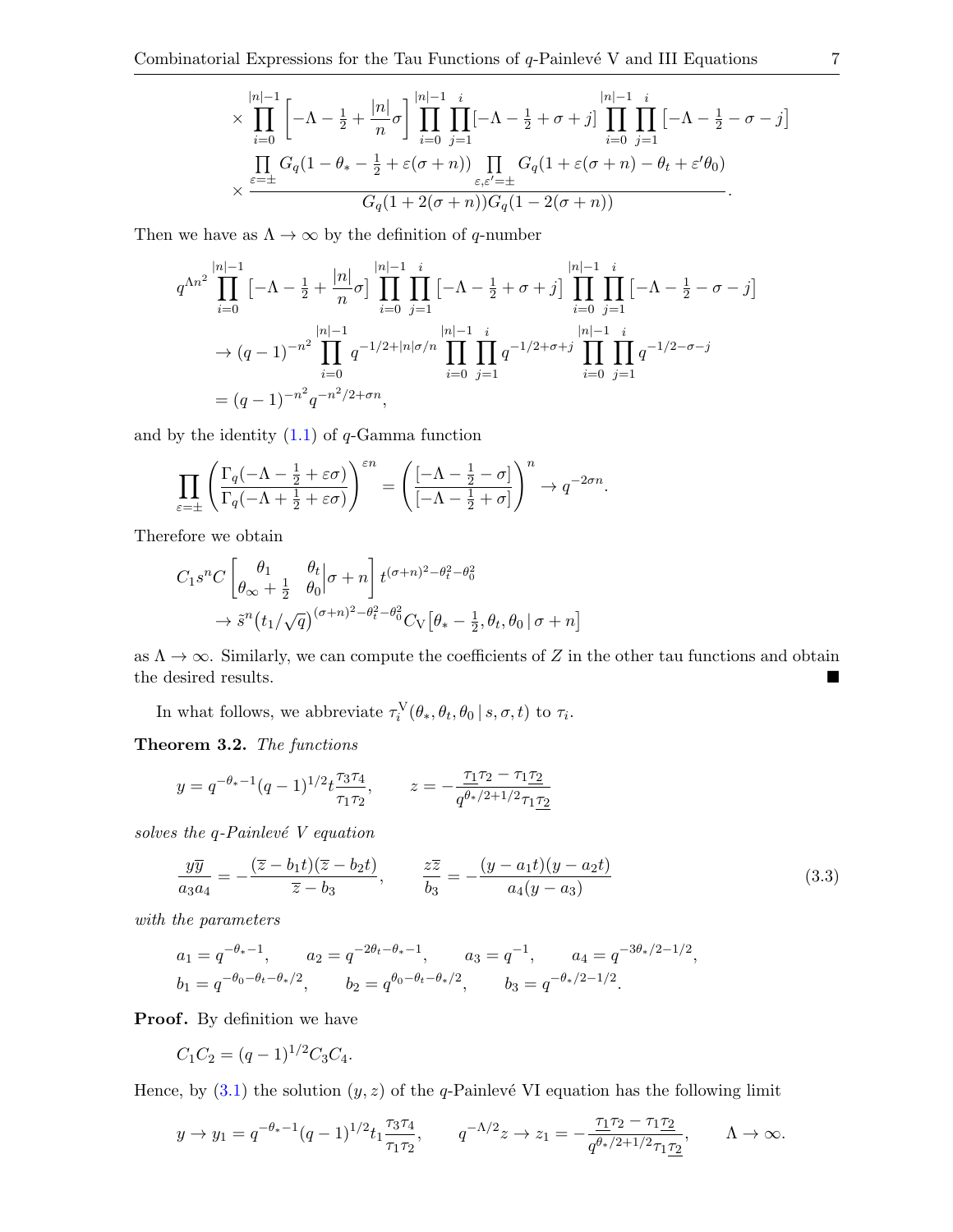Substituting  $(3.1)$  into the q-Painlevé VI equation  $(2.2)$ , we get

<span id="page-7-1"></span><span id="page-7-0"></span>
$$
\frac{y\overline{y}}{q^{-\Lambda-\theta_*-2}} = \frac{\left(\overline{z} - q^{-\theta_0-\theta_t+(\Lambda-\theta_*)/2}t_1\right)\left(\overline{z} - q^{\theta_0-\theta_t+(\Lambda-\theta_*)/2}t_1\right)}{\left(\overline{z} - q^{(\Lambda-\theta_*-1)/2}\right)\left(\overline{z} - q^{-(\Lambda+\theta_*+1)/2}\right)},\tag{3.4}
$$

$$
\frac{z\overline{z}}{q^{-1}} = -\frac{\left(y - q^{-\theta_* - 1}t_1\right)\left(y - q^{-2\theta_t - \theta_* - 1}t_1\right)}{\left(y - q^{-1}\right)\left(y - q^{-\Lambda - \theta_* - 1}\right)}.\tag{3.5}
$$

Hence, since  $y \to y_1$ ,  $q^{-\Lambda/2}z \to z_1$  as  $\Lambda \to \infty$ , the system [\(3.4\)](#page-7-0), [\(3.5\)](#page-7-1) degenerate to the q-Painle-vé V equation [\(3.3\)](#page-6-0) for  $y = y_1$  and  $z = z_1$  as  $\Lambda \to \infty$ .

Since we also have

$$
C_5C_6 = (q-1)^{1/2}C_7C_8
$$
,  $C_1C_2 = C_5C_6$ ,

we obtain the following conjecture.

**Conjecture 3.3.** The tau functions  $\tau_i$  ( $i = 1, ..., 6$ ) satisfy the following bilinear equations

<span id="page-7-3"></span>
$$
\tau_1 \tau_2 - q^{-\theta_*} (q-1)^{1/2} t \tau_3 \tau_4 - (1 - q^{-\theta_*} t) \overline{\tau_1} \tau_2 = 0,
$$
\n(3.6)

$$
(q-1)^{-1/2}\tau_1\tau_2 - \tau_3\tau_4 + \left(1 - q^{-\theta_*}t\right)q^{2\theta_t}\tau_5\overline{\tau_6} = 0,\tag{3.7}
$$

<span id="page-7-4"></span>
$$
(q-1)^{-1/2}\tau_1\tau_2 - q^{2\theta_t}\tau_3\tau_4 + q^{2\theta_t}\tau_5\tau_6 = 0,
$$
\n(3.8)  
\n
$$
\tau_5 \tau_3 + q^{\theta_t - 1/2} (q-1)^{1/2} t_5 \tau_5 = \tau_5 \tau_5 = 0
$$
\n(3.9)

<span id="page-7-5"></span>
$$
\tau_1 \tau_2 + q^{\theta t - 1/2} (q - 1)^{1/2} t \tau_5 \tau_6 - \tau_1 \tau_2 = 0,\tag{3.9}
$$

<span id="page-7-6"></span>
$$
(q-1)^{-1/2}\tau_1\tau_2 + q^{\theta_0+2\theta_t}\tau_5\tau_6 - q^{\theta_t}\tau_3\tau_4 = 0,\tag{3.10}
$$

$$
(q-1)^{-1/2}\tau_1 \underline{\tau_2} + q^{-\theta_0 + 2\theta_t} \underline{\tau_5} \tau_6 - q^{\theta_t} \tau_3 \underline{\tau_4} = 0. \tag{3.11}
$$

Then the functions

$$
y = q^{-\theta_*-1}(q-1)^{1/2}t^{\frac{73\tau_4}{71\tau_2}}, \qquad z = -q^{\theta_t - \theta_*/2 - 1}(q-1)^{1/2}t^{\frac{75\tau_6}{71\tau_2}}
$$

solves  $q$ -P<sub>V</sub>  $(3.3)$ .

The four-term bilinear equation [\(2.13\)](#page-3-8) admits the following limit.

Proposition 3.4. We have

<span id="page-7-2"></span>
$$
\underline{\tau_1}\tau_2 - \tau_1\underline{\tau_2} = \frac{q^{-1/2}(q-1)^{1/2}}{q^{\theta_0} - q^{-\theta_0}} t(\underline{\tau_3}\tau_4 - \tau_3\underline{\tau_4}).\tag{3.12}
$$

**Proof.** The identity  $(3.12)$  is a direct consequence of  $(2.13)$  by the limit  $(3.1)$  as  $\Lambda \to \infty$ .

We remark that tau functions without the Chern–Simons term is also obtained by the limit

$$
\theta_1 + \theta_\infty = -\Lambda
$$
,  $\theta_1 - \theta_\infty = \theta_*$ ,  $s = \tilde{s}(q-1)^{-2\sigma} \prod_{\varepsilon = \pm} \Gamma_q \left(\frac{1}{2} + \Lambda + \varepsilon \sigma\right)^{-\varepsilon}$ ,  $\Lambda \to \infty$ 

from the tau functions of  $q-P_{VI}$ .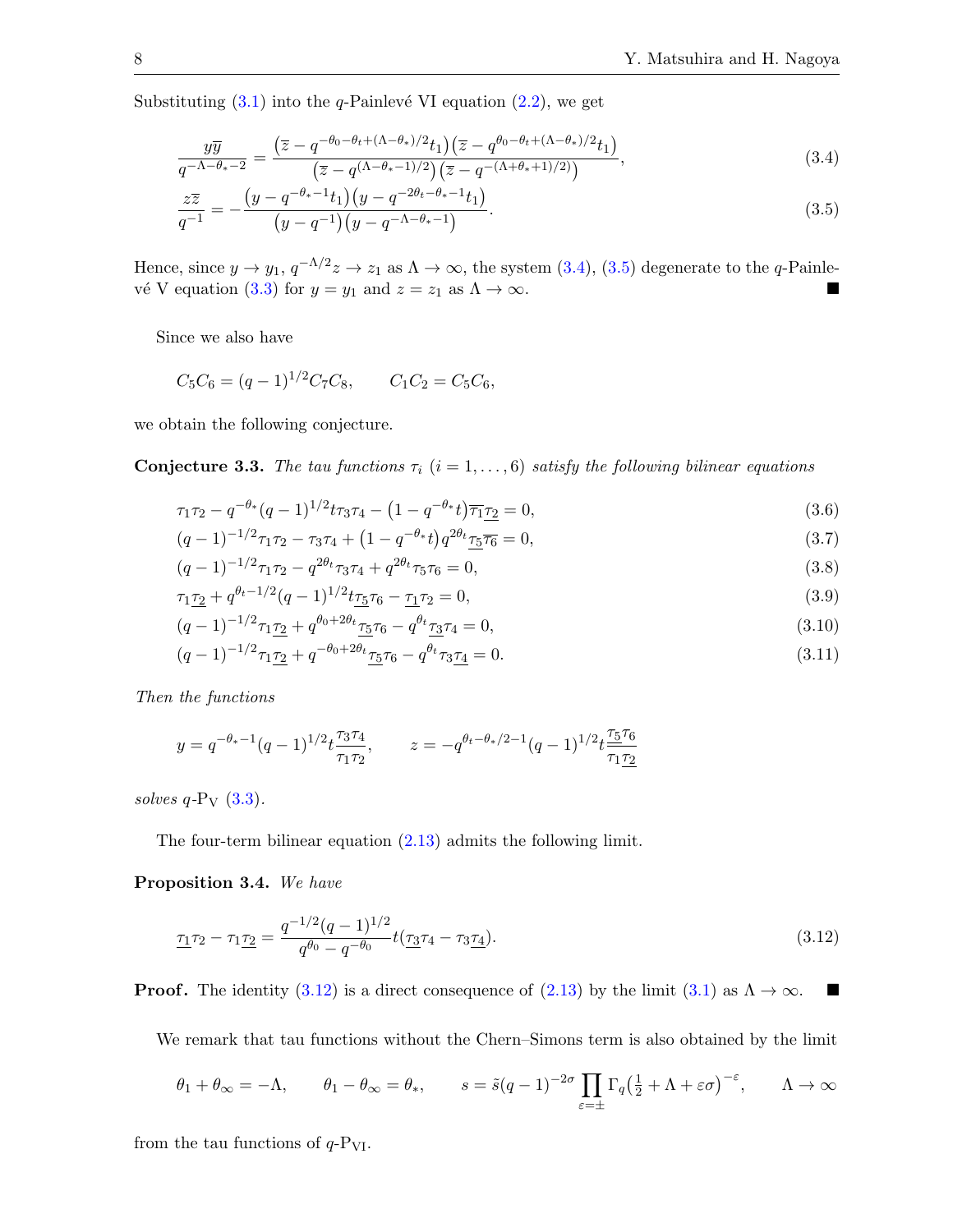# 4 From  $q\text{-}P_V$  to  $q\text{-}P_{\text{III}_1}$

In this section, we take a limit of the tau functions of  $q$ - $P_V$  to  $q$ - $P_{III_1}$ . Define the tau function by

$$
\tau^{\text{III}_1}(\theta_*, \theta_\star | s, \sigma, t) = \sum_{n \in \mathbb{Z}} s^n t^{(\sigma + n)^2} C_{\text{III}_1}[\theta_*, \theta_\star | \sigma + n] Z_{\text{III}_1}[\theta_*, \theta_\star | \sigma + n, t],
$$

with

$$
C_{\text{III}_1}[\theta_*, \theta_* | \sigma] = (q-1)^{-2\sigma^2} \prod_{\varepsilon = \pm} \frac{G_q(1 - \theta_* + \varepsilon \sigma)G_q(1 + \varepsilon \sigma - \theta_*)}{G_q(1 + 2\varepsilon \sigma)},
$$
  

$$
Z_{\text{III}_1}[\theta_*, \theta_* | \sigma, t] = \sum_{(\lambda_+, \lambda_-) \in \mathbb{Y}^2} t^{|\lambda_+| + |\lambda_-|} \frac{\prod_{\varepsilon = \pm} N_{\varnothing, \lambda_{\varepsilon}}(q^{-\theta_* - \varepsilon \sigma}) N_{\lambda_{\varepsilon}, \varnothing}(q^{\varepsilon \sigma - \theta_*})}{\prod_{\varepsilon, \varepsilon' = \pm} N_{\lambda_{\varepsilon}, \lambda_{\varepsilon'}}(q^{(\varepsilon - \varepsilon')\sigma})}.
$$

Let us define the tau functions for  $q\text{-}\mathrm{P_{III_1}}$  by

$$
\tau_1^{\text{III}_1} = \tau^{\text{III}_1} (\theta_* - \frac{1}{2}, \theta_* \mid s, \sigma, t/\sqrt{q}), \qquad \tau_2^{\text{III}_1} = \tau^{\text{III}_1} (\theta_* + \frac{1}{2}, \theta_* \mid s, \sigma, \sqrt{q}t), \tau_3^{\text{III}_1} = \tau^{\text{III}_1} (\theta_*, \theta_* - \frac{1}{2} \mid s, \sigma + \frac{1}{2}, t/\sqrt{q}), \qquad \tau_4^{\text{III}_1} = \tau^{\text{III}_1} (\theta_*, \theta_* + \frac{1}{2} \mid s, \sigma - \frac{1}{2}, \sqrt{q}t).
$$

Put

$$
C_1 = (q - 1)^{-\sigma^2} q^{-\Lambda \sigma^2 - (\theta_t^2 + \theta_0^2)/2} t^{\theta_t^2 + \theta_0^2} \prod_{\varepsilon = \pm} G_q (1 - \Lambda + \varepsilon \sigma)^{-1},
$$
  
\n
$$
C_2 = (q - 1)^{-\sigma^2} q^{-\Lambda \sigma^2 + (\theta_t^2 + \theta_0^2)/2} t^{\theta_t^2 + \theta_0^2} \prod_{\varepsilon = \pm} G_q (1 - \Lambda + \varepsilon \sigma)^{-1},
$$
  
\n
$$
C_3 = (q - 1)^{-(\sigma + 1/2)^2} q^{-(\Lambda + 1/2)(\sigma + 1/2)^2} t^{\theta_t^2 + (\theta_0 + 1/2)^2} \prod_{\varepsilon = \pm} G_q (\frac{1}{2} - \Lambda + \varepsilon (\sigma + \frac{1}{2}))^{-1},
$$
  
\n
$$
C_4 = (q - 1)^{-(\sigma - 1/2)^2} q^{-(\Lambda - 1/2)(\sigma - 1/2)^2} t^{\theta_t^2 + (\theta_0 - 1/2)^2} \prod_{\varepsilon = \pm} G_q (\frac{3}{2} - \Lambda + \varepsilon (\sigma - \frac{1}{2}))^{-1},
$$
  
\n
$$
C_5 = (q - 1)^{-(\sigma + 1/2)^2} q^{-(\Lambda - 1/2)(\sigma + 1/2)^2} t^{(\theta_t - 1/2)^2 + \theta_0^2} \prod_{\varepsilon = \pm} G_q (\frac{3}{2} - \Lambda + \varepsilon (\sigma + \frac{1}{2}))^{-1},
$$
  
\n
$$
C_6 = (q - 1)^{-(\sigma - 1/2)^2} q^{-(\Lambda + 1/2)(\sigma - 1/2)^2} t^{(\theta_t + 1/2)^2 + \theta_0^2} \prod_{\varepsilon = \pm} G_q (\frac{1}{2} - \Lambda + \varepsilon (\sigma - \frac{1}{2}))^{-1}.
$$

### Proposition 4.1. Set

<span id="page-8-0"></span>
$$
\theta_t + \theta_0 = \Lambda, \qquad \theta_t - \theta_0 = \theta_\star, \qquad t = q^\Lambda t_1,
$$
  

$$
s = \tilde{s}(q-1)^{-2\sigma} q^{-\sigma(2\Lambda+1)} \prod_{\varepsilon=\pm} \Gamma_q(-\Lambda + \varepsilon \sigma)^{-\varepsilon}.
$$
 (4.1)

Then we have

$$
C_i \tau_i^{\mathcal{V}}(\theta_*, \theta_t, \theta_0 \mid s, \sigma, t) \to \tau_i^{\mathcal{III}_1}(\theta_*, \theta_* \mid \tilde{s}, \sigma, t_1), \qquad i = 1, 2, 3, 4,
$$
  

$$
C_i \tau_i^{\mathcal{V}}(\theta_*, \theta_t, \theta_0 \mid s, \sigma, t) \to \tau_{i-2}^{\mathcal{III}_1}(\theta_*, \theta_* \mid \tilde{s}, \sigma, qt_1), \qquad i = 5, 6,
$$

as  $\Lambda \to \infty$ .

**Proof.** For any partition  $\lambda$  we have

$$
N_{\lambda,\varnothing}\big(q^{-\Lambda}u\big)q^{\Lambda|\lambda|}=\prod_{\square\in\lambda}\big(q^\Lambda-q^{-\ell_\lambda(\square)-a_\varnothing(\square)-1}u\big)\to f_\lambda(u)^{-1},\qquad\Lambda\to\infty.
$$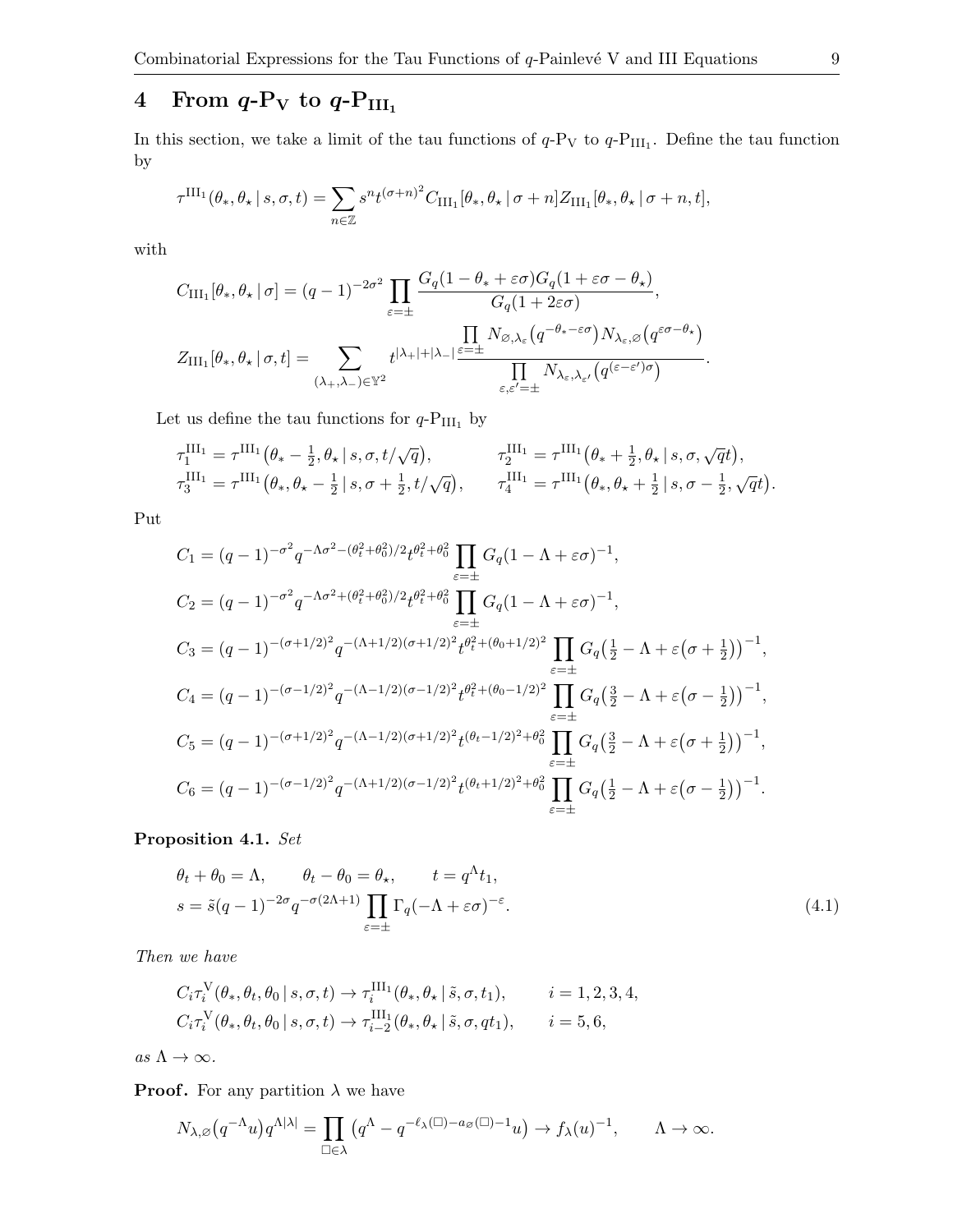Hence, the series  $Z_{\rm V}[\theta_*, \theta_t, \theta_0 \,|\, \sigma, t]$  goes to  $Z_{\rm III_1}[\theta_*, \theta_\star \,|\, \sigma, t_1]$  as  $\Lambda \to \infty$ . The coefficients of  $Z_{\rm V}$ are computed in the same way as in the proof of Proposition [3.1](#page-5-1) using [\(3.2\)](#page-5-2) and we obtain the desired results.

In what follows, we abbreviate  $\tau_i^{\text{III}}(\theta_*, \theta_* | s, \sigma, t)$  to  $\tau_i$ . Fortunately, the four-term bilinear equation [\(3.12\)](#page-7-2) degenerates to a three-term bilinear equation.

#### Proposition 4.2. We have

<span id="page-9-0"></span>
$$
\underline{\tau_1 \tau_2 - \tau_1 \underline{\tau_2}} = q^{-1/4} t^{1/2} \tau_3 \underline{\tau_4}.
$$
\n(4.2)

**Proof.** By definition and  $(4.1)$  we have

$$
\underline{C_1}C_2 = C_1 \underline{C_2} = (q^{-\Lambda} - q^{\sigma})(q - 1)^{-1/2} t_1^{-1/2} q^{\theta_0 + 1/4} \underline{C_3} C_4
$$
  
=  $(q^{-\Lambda} - q^{\sigma})(q - 1)^{-1/2} t_1^{-1/2} q^{-\theta_0 + 1/4} C_3 \underline{C_4}.$ 

Hence from the four-term bilinear equation [\(3.12\)](#page-7-2) degenerates to the three-term bilinear equa-tion [\(4.2\)](#page-9-0) by [\(4.1\)](#page-8-0) as  $\Lambda \to \infty$ .

Theorem 4.3. The functions

<span id="page-9-5"></span>
$$
y = q^{-\theta_* - 1} t^{1/2} \frac{\tau_3 \tau_4}{\tau_1 \tau_2}, \qquad z = q^{-\theta_*/2 - 3/4} t^{1/2} \frac{\tau_3 \tau_4}{\tau_1 \tau_2}
$$
(4.3)

solves the q-Painlevé  $III_1$  equation

<span id="page-9-1"></span>
$$
\frac{y\overline{y}}{a_3a_4} = -\frac{\overline{z}(\overline{z} - b_2t)}{\overline{z} - b_3}, \qquad \frac{z\overline{z}}{b_3} = -\frac{y(y - a_2t)}{a_4(y - a_3)}\tag{4.4}
$$

with the parameters

$$
a_2 = q^{-\theta_* - \theta_* - 1}
$$
,  $a_3 = q^{-1}$ ,  $a_4 = q^{-3\theta_*/2 - 1/2}$ ,  $b_2 = q^{-\theta_*/2}$ ,  $b_3 = q^{-\theta_*/2 - 1/2}$ .

Furthermore, the tau functions  $\tau_i$   $(i = 1, \ldots, 4)$  satisfy the following bilinear equations.

<span id="page-9-2"></span>
$$
\tau_1 \tau_2 - q^{-\theta_*} t^{1/2} \tau_3 \tau_4 - \overline{\tau_1} \underline{\tau_2} = 0,\tag{4.5}
$$

<span id="page-9-6"></span><span id="page-9-4"></span>
$$
\tau_1 \tau_2 - q^{\theta_\star} t^{-1/2} \tau_3 \tau_4 + q^{\theta_\star} t^{-1/2} \overline{\tau_3} \underline{\tau_4} = 0,\tag{4.6}
$$

$$
\tau_1 \underline{\tau_2} + q^{-1/4} t^{1/2} \tau_3 \underline{\tau_4} - \underline{\tau_1} \tau_2 = 0,\tag{4.7}
$$

<span id="page-9-3"></span>
$$
\tau_1 \underline{\tau_2} + q^{1/4} t^{-1/2} \tau_3 \underline{\tau_4} - q^{1/4} t^{-1/2} \underline{\tau_3} \tau_4 = 0. \tag{4.8}
$$

**Proof.** By definition and  $(4.1)$  we have

$$
C_1C_2 = (q^{-\Lambda} - q^{\sigma})(q-1)^{-1/2}t_1^{-1/2}C_3C_4.
$$

Hence, by  $(4.1)$  and  $(4.2)$  the solution  $(y, z)$  of the q-Painlevé V equation degenerates to

$$
y \to y_1 = q^{-\theta_*-1} t_1^{1/2} \frac{\tau_3 \tau_4}{\tau_1 \tau_2}, \qquad z \to z_1 = q^{-\theta_*/2 - 3/4} t_1^{1/2} \frac{\tau_3 \tau_4}{\tau_1 \tau_2}, \qquad \Lambda \to \infty.
$$

Also, the q-Painlevé V equation [\(3.3\)](#page-6-0) degenerates to the q-Painlevé III<sub>1</sub> equation [\(4.4\)](#page-9-1) for  $y = y_1$ and  $z = z_1$  as  $\Lambda \to \infty$ .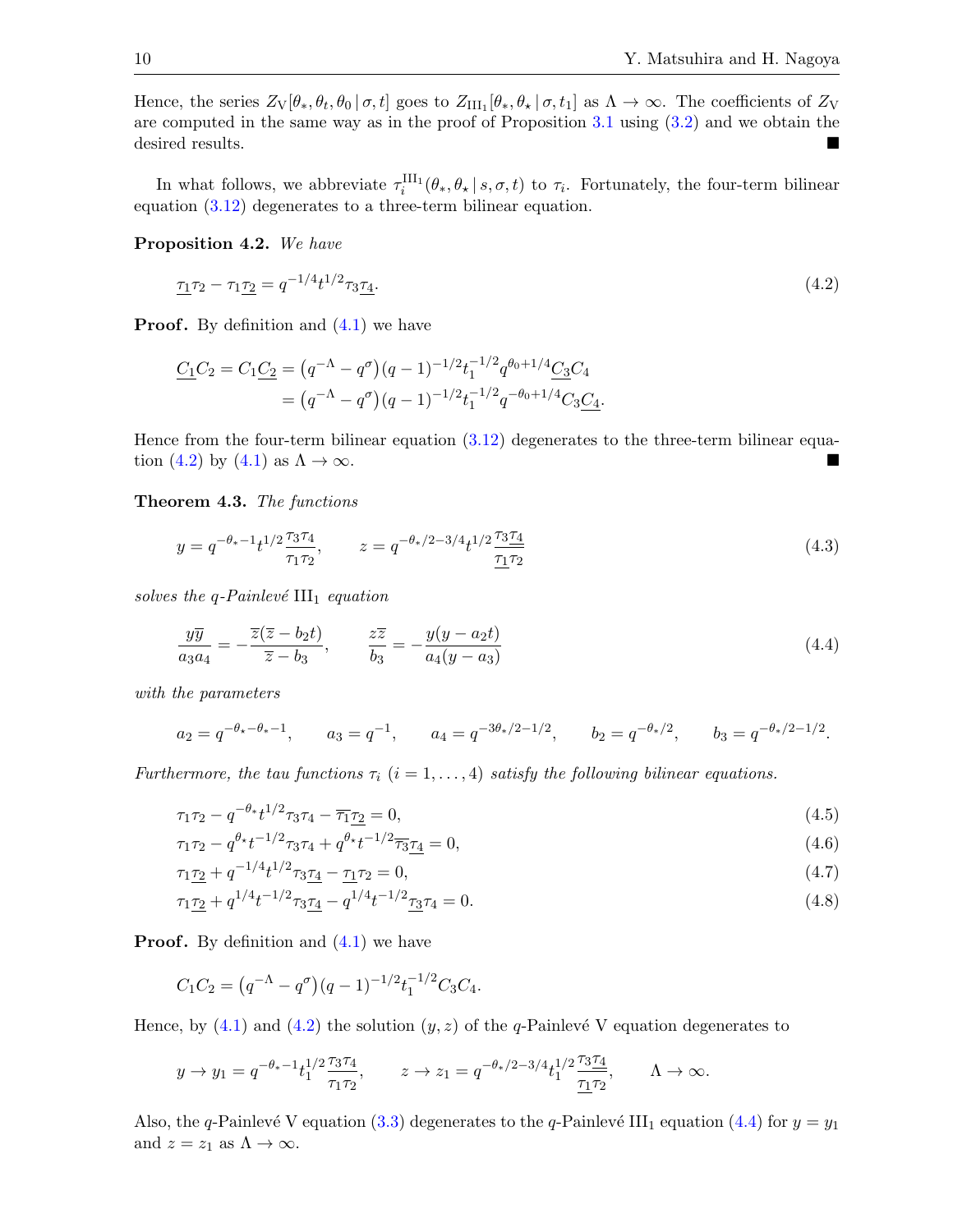Next we prove the bilinear equations  $(4.5)$ – $(4.8)$ . The bilinear equation  $(4.7)$  is  $(4.2)$ . The identity [\(4.8\)](#page-9-3) is obtained by substituting the expression [\(4.3\)](#page-9-5) of  $(y, z)$  into the q-Painlevé III<sub>1</sub> equation

$$
\frac{y\overline{y}}{a_3a_4} = -\frac{\overline{z}(\overline{z} - b_2t)}{\overline{z} - b_3},
$$

and using the bilinear equation [\(4.7\)](#page-9-4).

In order to prove  $(4.5)$  and  $(4.6)$ , we use the following transformation

<span id="page-10-0"></span>
$$
(\tilde{\theta}_*, \tilde{\theta}_*, \tilde{\sigma}, \tilde{s}, \tilde{t}) = (-\theta_*, -\theta_*, \sigma - \frac{1}{2}, Cs, q^{-\theta_* - \theta_* + 1/2}t),
$$
\n(4.9)

where

$$
C = q^{(\sigma - 1)(2\theta_{*} + 2\theta_{*} + 1)} \prod_{\varepsilon, \varepsilon' = \pm} \Gamma_{q} \left( \frac{1}{2} + \varepsilon \theta_{*} + \varepsilon'(\sigma - 1) \right)^{-\varepsilon \varepsilon'} \Gamma_{q} \left( \frac{1}{2} + \varepsilon \left( \theta_{*} + \frac{1}{2} \right) + \varepsilon'(\sigma - 1) \right)^{-\varepsilon \varepsilon'}.
$$

From the definition of the Nekrasov factor, for a partition  $\lambda$  we have

$$
N_{\varnothing,\lambda}(u)N_{\lambda,\varnothing}(w)=(uw)^{|\lambda|}N_{\varnothing,\lambda}(w^{-1})N_{\lambda,\varnothing}(u^{-1}).
$$

By the identity above, the series part Z of the tau functions  $\tau_1, \ldots, \tau_4$  transform to

$$
Z_{\text{III}_1} [\tilde{\theta}_* - \frac{1}{2}, \tilde{\theta}_* | \tilde{\sigma}, \tilde{t}/\sqrt{q}] = Z_{\text{III}_1} [\theta_*, \theta_* + \frac{1}{2} | \sigma - \frac{1}{2}, \sqrt{q}t],
$$
  
\n
$$
Z_{\text{III}_1} [\tilde{\theta}_* + \frac{1}{2}, \tilde{\theta}_* | \tilde{\sigma}, \sqrt{q} \tilde{t}] = Z_{\text{III}_1} [\theta_*, \theta_* - \frac{1}{2} | \sigma - \frac{1}{2}, \sqrt{q}t],
$$
  
\n
$$
Z_{\text{III}_1} [\tilde{\theta}_*, \tilde{\theta}_* - \frac{1}{2} | \tilde{\sigma} + \frac{1}{2}, \tilde{t}/\sqrt{q}] = Z_{\text{III}_1} [\theta_* + \frac{1}{2}, \theta_* | \sigma, \sqrt{q}t],
$$
  
\n
$$
Z_{\text{III}_1} [\tilde{\theta}_*, \tilde{\theta}_* + \frac{1}{2} | \tilde{\sigma} - \frac{1}{2}, \tilde{t}] = Z_{\text{III}_1} [\theta_* - \frac{1}{2}, \theta_* | \sigma - 1, \sqrt{q}t],
$$

respectively. Using the identity

$$
\frac{G_q(1+x+n)G_q(1-x)}{G_q(1-x-n)G_q(1+x)} = (-1)^{n(n+1)/2} q^{n(n+1)x/2 + (n-1)n(n+1)/6} \Gamma_q(x)^n \Gamma_q(1-x)^n
$$

for  $n \in \mathbb{Z}$ , we can compute the coefficients  $C_{\text{III}_1}$  and obtain

$$
\tilde{\tau}_1 = K\left[\theta_*, \theta_* + \frac{1}{2}, \sigma - \frac{1}{2}\right] \tau_4, \qquad \tilde{\tau}_2 = sK\left[\theta_*, \theta_* - \frac{1}{2}, \sigma - \frac{1}{2}\right] \overline{\tau}_3, \n\tilde{\tau}_3 = K\left[\theta_* + \frac{1}{2}, \theta_*, \sigma\right] \tau_2, \qquad \tilde{\tau}_4 = sK\left[\theta_* - \frac{1}{2}, \theta_*, \sigma - 1\right] \overline{\tau}_1,
$$

where we denote by  $\tilde{\tau}_i$  the tau functions with parameters  $(\tilde{\theta}_*, \tilde{\theta}_*, \tilde{\sigma}, \tilde{s}, \tilde{t})$  and by  $\tau_i$  the tau functions with parameters  $(\theta_*, \theta_*, \sigma, s, t)$ , and

$$
K[\theta_*, \theta_*, \sigma] = q^{-(\theta_* + \theta_*)\sigma^2} \prod_{\varepsilon, \varepsilon' = \pm} G_q(1 + \varepsilon \theta_* + \varepsilon' \sigma)^\varepsilon G_q(1 + \varepsilon \theta_* + \varepsilon' \sigma)^\varepsilon.
$$

By definition we have

<span id="page-10-1"></span>
$$
\frac{K[\theta_*, \theta_* + \frac{1}{2}, \sigma - \frac{1}{2}]K[\theta_*, \theta_* - \frac{1}{2}, \sigma - \frac{1}{2}]}{K[\theta_* + \frac{1}{2}, \theta_*, \sigma]K[\theta_* - \frac{1}{2}, \theta_*, \sigma - 1]} = -q^{(\theta_* - \theta_*)/2}.
$$
\n(4.10)

Applying the transformation [\(4.9\)](#page-10-0) to the bilinear equations [\(4.7\)](#page-9-4) and [\(4.8\)](#page-9-3) and using the relation  $(4.10)$ , we obtain the identities  $(4.5)$  and  $(4.6)$ .

We note that the bilinear equations [\(3.6\)](#page-7-3), [\(3.8\)](#page-7-4), [\(3.9\)](#page-7-5), and [\(3.10\)](#page-7-6) for the tau functions of  $q$ -P<sub>V</sub> degenerate to  $(4.5)$ ,  $(4.6)$ ,  $(4.7)$ , and  $(4.8)$ , respectively.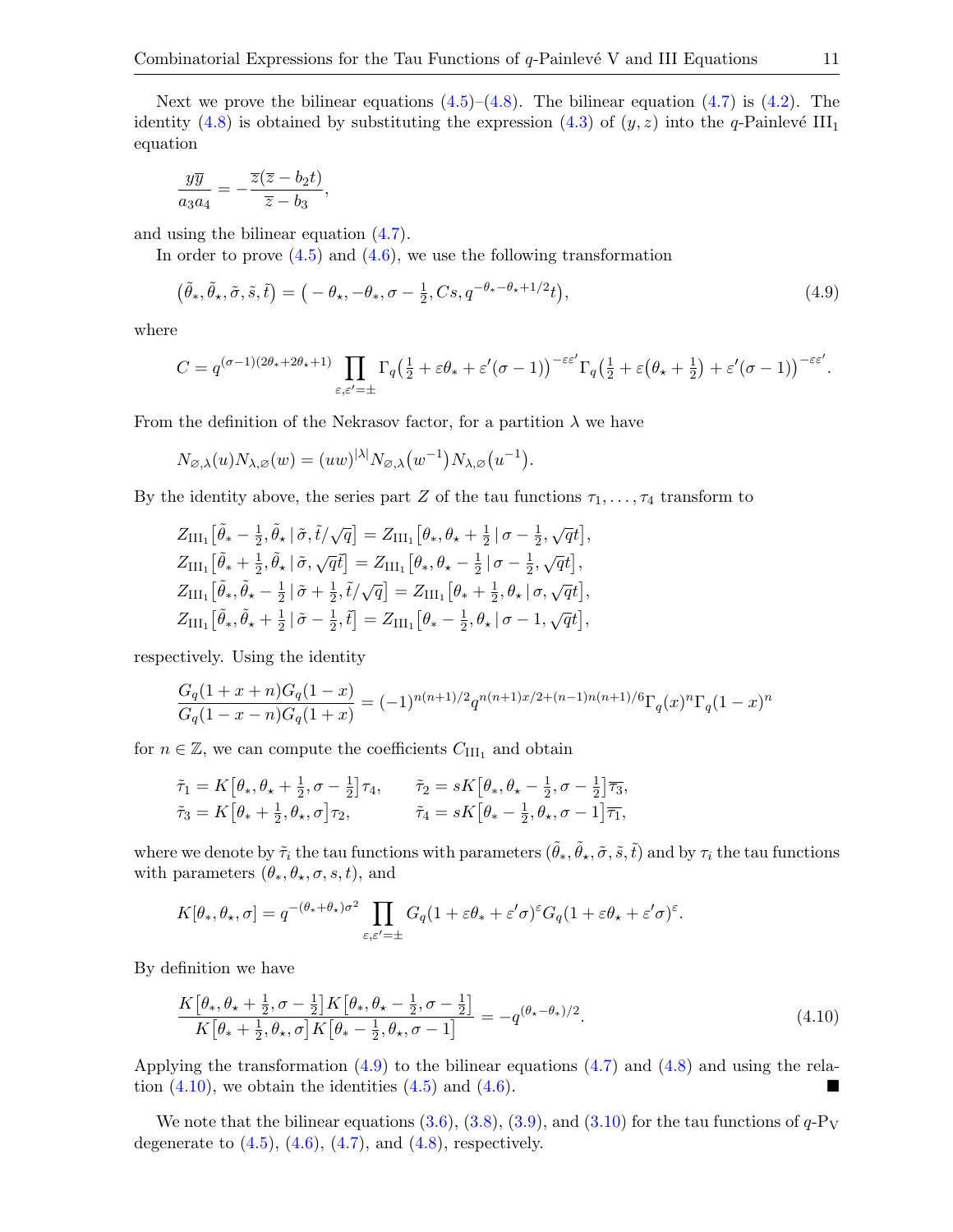# $5 \quad$  From  $q\text{-}P_{\rm III_1} \text{ to } q\text{-}P_{\rm III_2}$

In this section, we take a limit of the tau functions of  $q$ - $P_{III_1}$  to  $q$ - $P_{III_2}$ . Define the tau function by

$$
\tau^{\text{III}_2}(\theta_* \mid s, \sigma, t) = \sum_{n \in \mathbb{Z}} s^n t^{(\sigma + n)^2} C_{\text{III}_2}[\theta_* \mid \sigma + n] Z_{\text{III}_2}[\theta_* \mid \sigma + n, t],
$$

with

$$
C_{\text{III}_2}[\theta_* | \sigma] = (q-1)^{-3\sigma^2} \prod_{\varepsilon=\pm} \frac{G_q(1-\theta_*+\varepsilon\sigma)}{G_q(1+2\varepsilon\sigma)},
$$
  

$$
Z_{\text{III}_2}[\theta_* | \sigma, t] = \sum_{(\lambda_+, \lambda_-) \in \mathbb{Y}^2} t^{|\lambda_+|+|\lambda_-|} \frac{\prod_{\varepsilon=\pm} N_{\varnothing, \lambda_\varepsilon} (q^{-\theta_*-\varepsilon\sigma}) f_{\lambda_\varepsilon} (q^{\varepsilon\sigma})^{-1}}{\prod_{\varepsilon,\varepsilon'=\pm} N_{\lambda_\varepsilon, \lambda_{\varepsilon'}} (q^{(\varepsilon-\varepsilon')\sigma})}.
$$

In the same way as in Section [3,](#page-4-0) it is possible to remove  $f_{\lambda_{\varepsilon}}(q^{\varepsilon\sigma})^{-1}$  from  $Z_{\text{III}_2}[\theta_* | \sigma, t]$  by change of variables. Because if we set

$$
Z_{\text{III}_2}^{CS=0}[\theta_* | \sigma, t] = \sum_{(\lambda_+, \lambda_-) \in \mathbb{Y}^2} t^{|\lambda_+| + |\lambda_-|} \frac{\prod\limits_{\varepsilon = \pm} N_{\varnothing, \lambda_\varepsilon} (q^{-\theta_* - \varepsilon \sigma})}{\prod\limits_{\varepsilon, \varepsilon' = \pm} N_{\lambda_\varepsilon, \lambda_{\varepsilon'}} (q^{(\varepsilon - \varepsilon')\sigma})},
$$

then we have

$$
Z_{\mathrm{III}_2}[\theta_* | \sigma, t] = Z_{\mathrm{III}_2}^{CS=0}[-\theta_* | \sigma, q^{-\theta_*}t].
$$

Let us define the tau functions for  $q\text{-P}_{\rm III_2}$  by

$$
\tau_1^{\text{III}_2} = \tau^{\text{III}_2} (\theta_* - \frac{1}{2} | s, \sigma, t/\sqrt{q}), \qquad \tau_2^{\text{III}_2} = \tau^{\text{III}_2} (\theta_* + \frac{1}{2} | s, \sigma + 1, \sqrt{q}t),
$$
  

$$
\tau_3^{\text{III}_2} = \tau^{\text{III}_2} (\theta_* | s, \sigma + \frac{1}{2}, t).
$$

Put

$$
C_1 = (q-1)^{-\sigma^2} q^{-\Lambda \sigma^2} \prod_{\varepsilon = \pm} G_q (1 - \Lambda + \varepsilon \sigma)^{-1},
$$
  
\n
$$
C_2 = C_1,
$$
  
\n
$$
C_3 = (q-1)^{-(\sigma+1/2)^2} q^{-(\Lambda - 1/2)(\sigma+1/2)^2} \prod_{\varepsilon = \pm} G_q (\frac{3}{2} - \Lambda + \varepsilon (\sigma + \frac{1}{2}))^{-1},
$$
  
\n
$$
C_4 = (q-1)^{-(\sigma-1/2)^2} q^{-(\Lambda + 1/2)(\sigma - 1/2)^2} \prod_{\varepsilon = \pm} G_q (\frac{1}{2} - \Lambda + \varepsilon (\sigma - \frac{1}{2}))^{-1}.
$$

Proposition 5.1. Set

$$
\theta_{\star} = \Lambda
$$
,  $t = q^{\Lambda}t_1$ ,  $s = \tilde{s}(q-1)^{-2\sigma}q^{-\sigma(2\Lambda+1)}\prod_{\varepsilon=\pm} \Gamma_q(-\Lambda + \varepsilon\sigma)^{-\varepsilon}$ .

Then we have

$$
C_i \tau_i^{\text{III}_1}(\theta_*, \theta_* | s, \sigma, t) \to \tau_i^{\text{III}_2}(\theta_* | \tilde{s}, \sigma, t_1), \qquad i = 1, 3,
$$
  
\n
$$
C_2 \tau_2^{\text{III}_1}(\theta_*, \theta_* | s, \sigma, t) \to \tilde{s} \tau_2^{\text{III}_2}(\theta_* | \tilde{s}, \sigma, t_1),
$$
  
\n
$$
C_4 \tau_4^{\text{III}_1}(\theta_*, \theta_* | s, \sigma, t) \to \tilde{s} \tau_3^{\text{III}_2}(\theta_* | \tilde{s}, \sigma, t_1)
$$

as  $\Lambda \to \infty$ .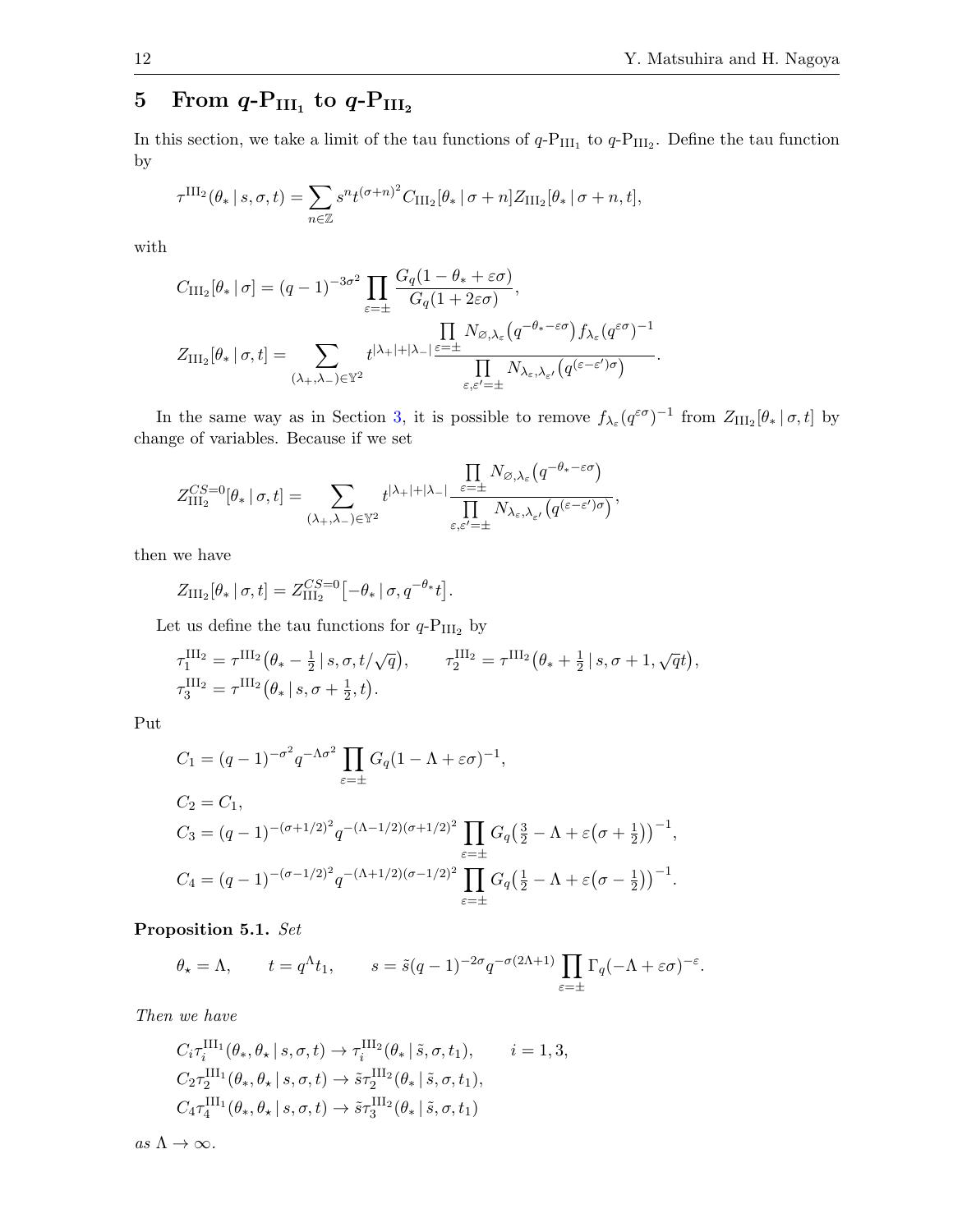In what follows, we abbreviate  $\tau_i^{\text{III}_2}(\theta_* | s, \sigma, t)$  to  $\tau_i$ . Since we have the relation

$$
C_1C_2 = (q-1)^{-1/2}(q^{-\Lambda/2} - q^{\Lambda/2-\sigma})C_3C_4,
$$

we obtain the following theorem by the degeneration.

Theorem 5.2. The functions

$$
y = q^{-\theta_*-1}(q-1)^{-1/2}t^{1/2}\frac{\tau_3^2}{\tau_1\tau_2},
$$
  $z = q^{-\theta_*/2-3/4}(q-1)^{-1/2}t^{1/2}\frac{\tau_3\tau_3}{\tau_1\tau_2}$ 

solves the q-Painlevé  $III<sub>2</sub>$  equation

$$
\frac{y\overline{y}}{a_3a_4} = -\frac{\overline{z}^2}{\overline{z} - b_3}, \qquad \frac{z\overline{z}}{b_3} = -\frac{y(y - a_2t)}{a_4(y - a_3)}
$$

with the parameters

$$
a_2 = q^{-\theta_* - 1}
$$
,  $a_3 = q^{-1}$ ,  $a_4 = q^{-3\theta_*/2 - 1/2}$ ,  $b_2 = q^{-\theta_*/2}$ ,  $b_3 = q^{-\theta_*/2 - 1/2}$ .

Furthermore, the tau functions  $\tau_i$  (i = 1, 2, 3) satisfy the following bilinear equations.

<span id="page-12-2"></span><span id="page-12-1"></span>
$$
\tau_1 \tau_2 - q^{-\theta_*} (q-1)^{-1/2} t^{1/2} \tau_3^2 - \overline{\tau_1} \underline{\tau_2} = 0,
$$
\n(5.1)

<span id="page-12-3"></span>
$$
\tau_1 \tau_2 - (q-1)^{-1/2} t^{-1/2} \tau_3^2 + (q-1)^{-1/2} t^{-1/2} \overline{\tau_3} \underline{\tau_3} = 0,\tag{5.2}
$$

$$
\tau_1 \underline{\tau_2} + q^{-1/4} (q-1)^{-1/2} t^{1/2} \tau_3 \underline{\tau_3} - \underline{\tau_1} \tau_2 = 0. \tag{5.3}
$$

We note that the bilinear equations [\(4.5\)](#page-9-2), [\(4.6\)](#page-9-6), and [\(4.7\)](#page-9-4) for the tau functions of  $q$ - $P_{III_1}$ degenerate to  $(5.1)$ ,  $(5.2)$ , and  $(5.3)$ , respectively.

# <span id="page-12-0"></span>6 From  $q\text{-P}_{\rm III_2}$  to  $q\text{-P}_{\rm III_3}$

In this section, we take a limit of the tau functions of  $q$ - $P_{III_2}$  to  $q$ - $P_{III_3}$ . Define the tau function by

$$
\tau^{\text{III}_3}(s,\sigma,t) = \sum_{n \in \mathbb{Z}} s^n t^{(\sigma+n)^2} C_{\text{III}_3}[\sigma+n] Z_{\text{III}_3}[\sigma+n,t],
$$

with

$$
C_{\text{III}_3}[\sigma] = (q-1)^{-4\sigma^2} \prod_{\varepsilon=\pm} \frac{1}{G_q(1+2\varepsilon(\sigma+n))},
$$
  

$$
Z_{\text{III}_3}[\sigma, t] = \sum_{(\lambda_+, \lambda_-) \in \mathbb{Y}^2} t^{|\lambda_+|+|\lambda_-|} \frac{1}{\prod_{\varepsilon, \varepsilon' = \pm} N_{\lambda_{\varepsilon}, \lambda_{\varepsilon'}} \left( q^{(\varepsilon-\varepsilon')\sigma} \right)}.
$$

Let us define the tau functions for  $q\text{-P}_{\rm III_3}$  by

$$
\tau_1^{\text{III}_3} = \tau^{\text{III}_3}(s, \sigma, t), \qquad \tau_2^{\text{III}_3} = \tau^{\text{III}_3}(s, \sigma + \frac{1}{2}, t).
$$

Put

$$
C_1 = (q-1)^{-\sigma^2} q^{-(\Lambda - 1/2)\sigma^2} \prod_{\varepsilon = \pm} G_q \left(\frac{3}{2} - \Lambda + \varepsilon \sigma\right)^{-1},
$$
  
\n
$$
C_2 = (q-1)^{-(\sigma+1)^2} q^{-(\Lambda + 1/2)(\sigma+1)^2} \prod_{\varepsilon = \pm} G_q \left(\frac{1}{2} - \Lambda + \varepsilon(\sigma+1)\right)^{-1},
$$
  
\n
$$
C_3 = (q-1)^{-(\sigma+1/2)^2} q^{-\Lambda(\sigma+1/2)^2} \prod_{\varepsilon = \pm} G_q \left(1 - \Lambda + \varepsilon(\sigma + \frac{1}{2})\right)^{-1}.
$$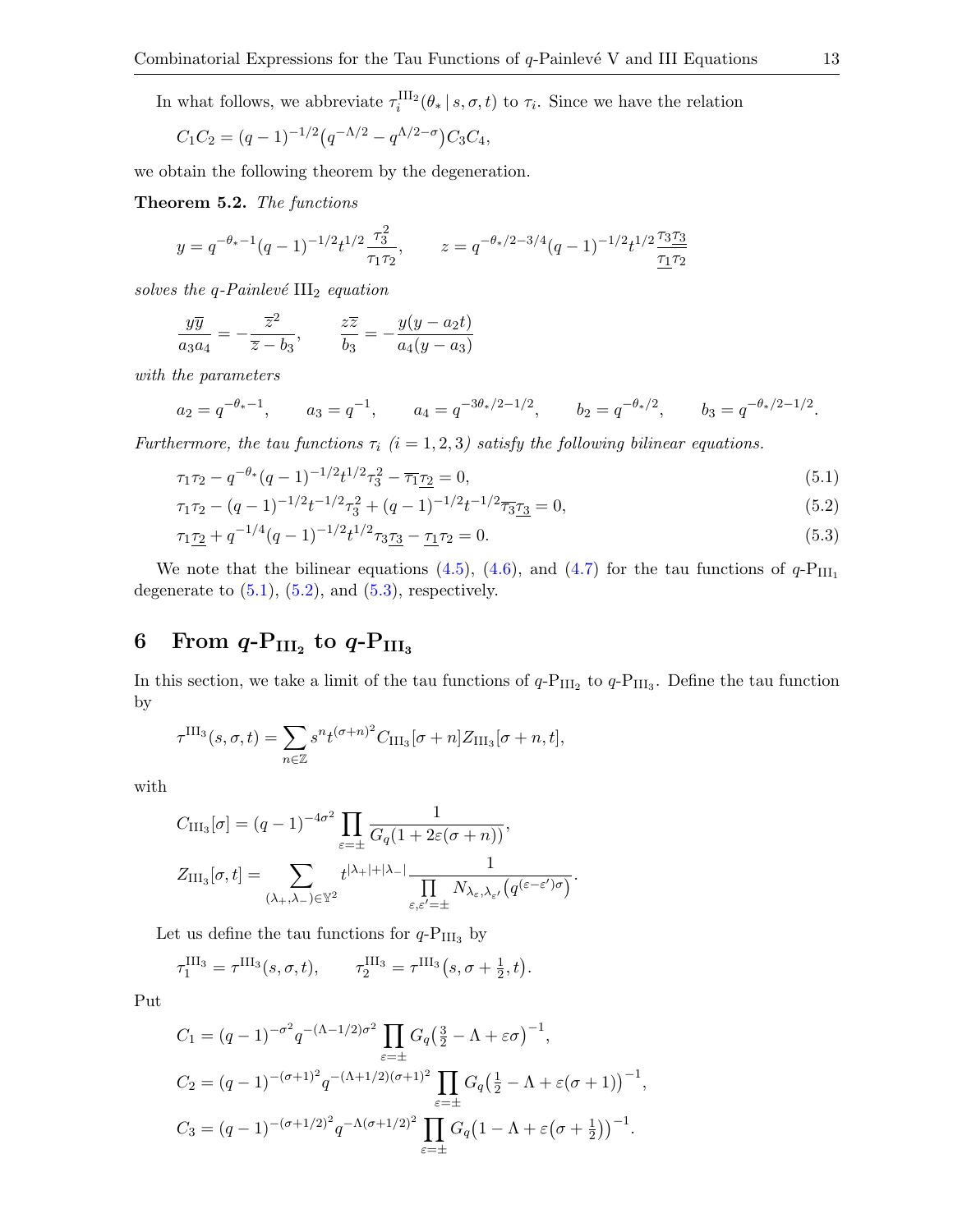#### Proposition 6.1. Set

$$
\theta_* = \Lambda
$$
,  $t = q^{\Lambda} t_1$ ,  $s = \tilde{s}(q-1)^{-2\sigma} q^{-2\sigma \Lambda} \prod_{\varepsilon = \pm} \Gamma_q \left(\frac{1}{2} - \Lambda + \varepsilon \sigma\right)^{-\varepsilon}$ .

Then we have

$$
C_1 \tau_1^{\text{III}_2}(\theta_* | s, \sigma, t) \to \tau_1^{\text{III}_3}(\tilde{s}, \sigma, t_1),
$$
  
\n
$$
C_2 \tau_2^{\text{III}_2}(\theta_* | s, \sigma, t) \to \tau_1^{\text{III}_3}(\tilde{s}, \sigma, t_1)/\tilde{s},
$$
  
\n
$$
C_3 \tau_3^{\text{III}_2}(\theta_* | s, \sigma, t) \to \tau_2^{\text{III}_3}(\tilde{s}, \sigma, t_1),
$$

as  $\Lambda \to \infty$ .

In what follows, we abbreviate  $\tau_i^{\text{III}_3}(s, \sigma, t)$  to  $\tau_i$ . Since we have the relation

$$
C_1C_2 = (q-1)^{1/2} \frac{q^{-\sigma - 1/2 + \Lambda/2}}{q^{-\sigma - 1/2} - q^{\Lambda}} C_3^2,
$$

we obtain the following theorem by the degeneration.

Theorem 6.2. The functions

$$
y = t^{1/2} \frac{s \tau_2^2}{\tau_1^2}
$$
,  $z = q^{-3/4} t^{1/2} \frac{s \tau_2 \tau_2}{\tau_1 \tau_1}$ 

solves the q-Painlevé  $III<sub>3</sub>$  equation

<span id="page-13-2"></span>
$$
\frac{y\overline{y}}{a_3} = \overline{z}^2, \qquad z\overline{z} = -\frac{y(y - a_2t)}{y - a_3} \tag{6.1}
$$

with the parameters

$$
a_2 = q^{-1}, \qquad a_3 = q^{-1}.
$$

Furthermore, the tau functions  $\tau_1$ ,  $\tau_2$  satisfy the following bilinear equations.

<span id="page-13-0"></span>
$$
st^{1/2}\tau_2^2 - \tau_1^2 + \overline{\tau_1}\underline{\tau_1} = 0,\tag{6.2}
$$

<span id="page-13-1"></span>
$$
s^{-1}t^{1/2}\tau_1^2 - \tau_2^2 + \overline{\tau_2}\tau_2 = 0.\tag{6.3}
$$

We note that the bilinear equations [\(5.1\)](#page-12-1), [\(5.2\)](#page-12-2) for the tau functions of  $q\text{-P}_{\text{III}_2}$  degenerate to  $(6.2)$ ,  $(6.3)$ , respectively. As suggested in  $[5,$  equations  $(2.9)$ – $(2.11)$ ], the bilinear equation  $(6.3)$ is derived from [\(6.2\)](#page-13-0) by the transformation  $\sigma \to \sigma + 1/2$ .

**Remark 6.3.** The tau function  $\mathcal{T}_c(q^{2\sigma}, s; q | t)$  proposed in [\[5\]](#page-15-2) for the q-Painlevé III<sub>3</sub> equation are related to our tau functions by

$$
\mathcal{T}_c(q^{2\sigma}, s; q | t) = (-1)^{-2\sigma^2} \tau^{\text{III}_3} ((-1)^{-4\sigma} s, \sigma, t).
$$

Remark 6.4.  $q$ - $P(A'_7)$  in [\[19\]](#page-16-12) (or  $q$ - $P(A_1^{(1)}$  $\binom{1}{1}$ /A $\binom{1}{7}$  in [\[17,](#page-16-0) equation (8.14)]) is

$$
\frac{y\overline{y}}{a_4} = -\frac{\overline{z}(\overline{z} - b_2t)}{\overline{z} - b_3}, \qquad \frac{z\overline{z}}{b_3} = \frac{y^2}{a_4},
$$

where  $y = y(t)$ ,  $z = z(t)$ , and  $a_4$ ,  $b_1$ ,  $b_2$ ,  $b_3$  are complex parameters. Replacing y, z in [\(6.1\)](#page-13-2) by z, y, we obtain  $q$ - $P(A'_7)$  with  $a_4 = 1$ ,  $b_2 = 1$ , and  $b_3 = q^{-1}$ .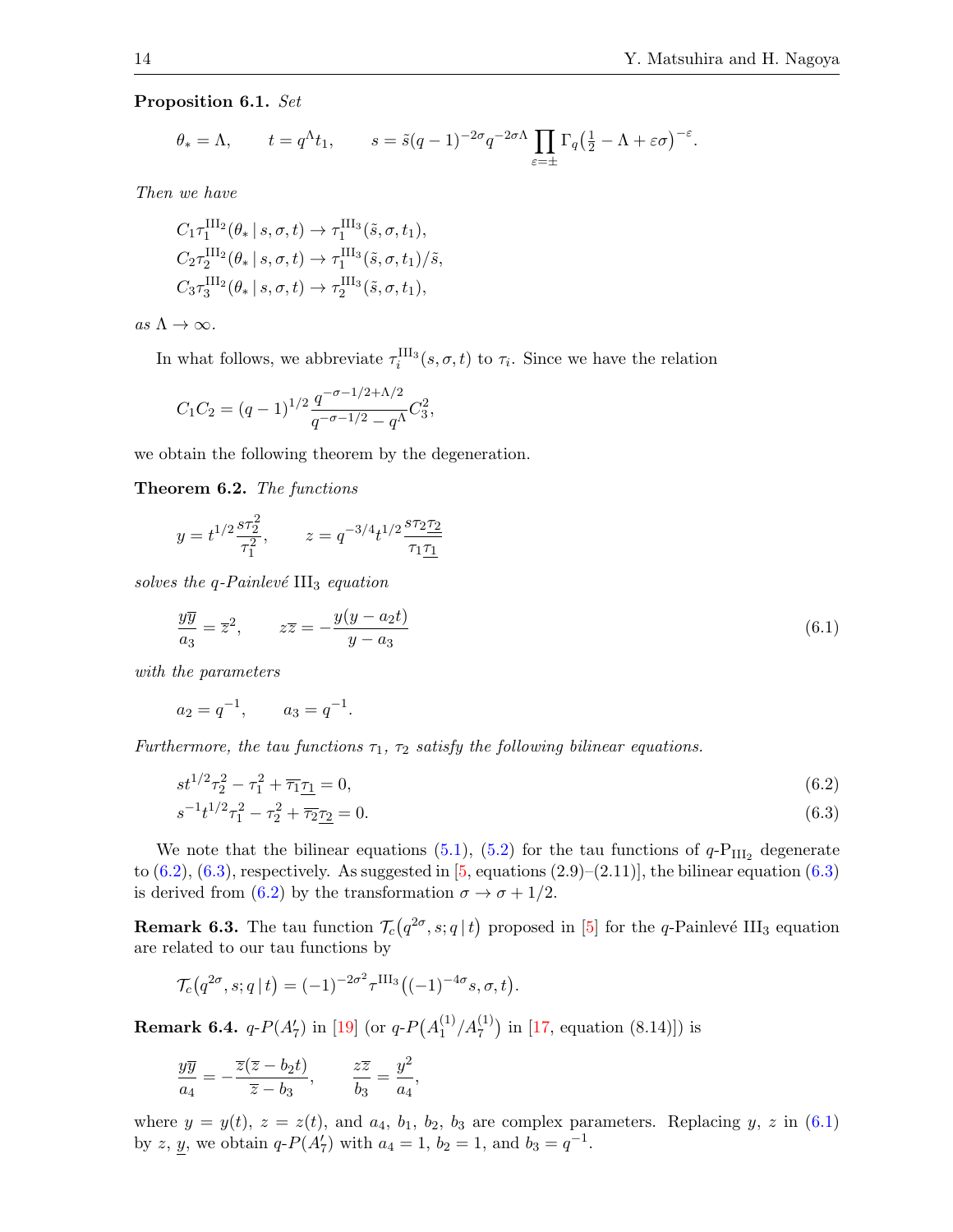<span id="page-14-0"></span>
$$
\overline{g}g^2\underline{g} = t^2(1-g),\tag{6.4}
$$

where  $g = g(t)$ . A series expansion of the tau function for  $q \cdot P(A_7^{(1)})$  $\binom{11}{7}$  [\(6.4\)](#page-14-0) was proposed and conjectured to satisfy its bilinear form in  $[4]$ . Later, it was proved in  $[6]$ . Below, we show that their tau function for  $q \cdot P(A_7^{(1)})$  $\binom{11}{7}$  [\(6.4\)](#page-14-0) is also obtained as another limit of the tau function for  $q$ - $P_{III_2}$ .

Redefine the tau function by

$$
\tau^{\text{III}_3}(s,\sigma,t) = \sum_{n \in \mathbb{Z}} s^n t^{(\sigma+n)^2} C_{\text{III}_3}[\sigma+n] Z_{\text{III}_3}[\sigma+n,t],
$$

with

$$
C_{\text{III}_3}[\sigma] = (-1)^{n^2} (q-1)^{-4\sigma^2} \prod_{\varepsilon=\pm} \frac{1}{G_q(1+2\varepsilon(\sigma+n))},
$$
  

$$
Z_{\text{III}_3}[\sigma, t] = \sum_{(\lambda_+, \lambda_-) \in \mathbb{Y}^2} t^{|\lambda_+|+|\lambda_-|} \frac{\prod_{\varepsilon=\pm} f_{\lambda_\varepsilon}(q^{\varepsilon\sigma})^{-1}}{\prod_{\varepsilon,\varepsilon'= \pm} N_{\lambda_\varepsilon, \lambda_{\varepsilon'}}(q^{(\varepsilon-\varepsilon')\sigma})}.
$$

Let us define the tau functions for  $q$ - $P(A_7^{(1)})$  $\binom{1}{7}$  by

$$
\tau_1^{\text{III}_3} = \tau^{\text{III}_3}(s, \sigma, t/\sqrt{q}), \qquad \tau_2^{\text{III}_3} = \tau^{\text{III}_3}(s, \sigma + \frac{1}{2}, t).
$$

Put

$$
C_1 = (q - 1)^{-\sigma^2} \prod_{\varepsilon = \pm} G_q \left(\frac{3}{2} + \Lambda + \varepsilon \sigma\right)^{-1},
$$
  
\n
$$
C_2 = (q - 1)^{-(\sigma + 1)^2} \prod_{\varepsilon = \pm} G_q \left(\frac{1}{2} + \Lambda + \varepsilon (\sigma + 1)\right)^{-1},
$$
  
\n
$$
C_3 = (q - 1)^{-(\sigma + 1/2)^2} \prod_{\varepsilon = \pm} G_q \left(1 + \Lambda + \varepsilon (\sigma + \frac{1}{2})\right)^{-1}.
$$

Proposition 6.5. Set

$$
\theta_* = -\Lambda
$$
,  $s = \tilde{s}(q-1)^{-2\sigma} \prod_{\varepsilon = \pm} \Gamma_q \left(\frac{1}{2} + \Lambda + \varepsilon \sigma\right)^{-\varepsilon}$ .

Then we have

$$
C_1 \tau_1^{\text{III}_2}(\theta_* | s, \sigma, t) \to \tau_1^{\text{III}_3}(\tilde{s}, \sigma, t),
$$
  
\n
$$
C_2 \tau_2^{\text{III}_2}(\theta_* | s, \sigma, t) \to \tau_1^{\text{III}_3}(\tilde{s}, \sigma, qt)/\tilde{s},
$$
  
\n
$$
C_3 \tau_3^{\text{III}_2}(\theta_* | s, \sigma, t) \to \tau_2^{\text{III}_3}(\tilde{s}, \sigma, t),
$$

as  $\Lambda \to \infty$ .

In what follows, we abbreviate  $\tau_i^{\text{III}_3}(s, \sigma, t)$  to  $\tau_i$ . Since we have the relation

$$
C_1C_2 = \frac{(q-1)^{1/2}}{1-q^{\Lambda-\sigma+1/2}}C_3^2,
$$

we obtain the following theorem by the degeneration.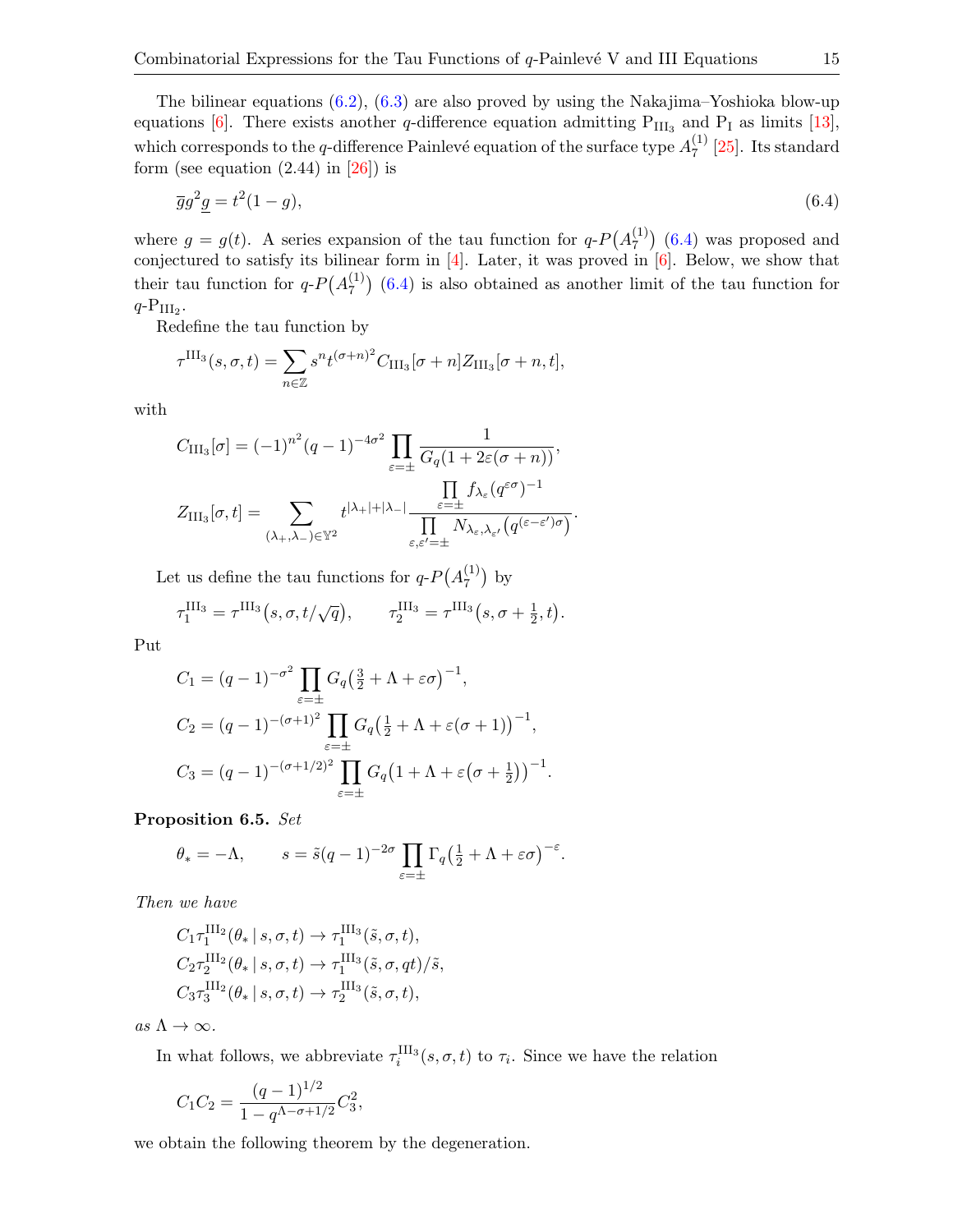Theorem 6.6. The functions

$$
y = -q^{-1}t^{1/2}\frac{s\tau_2^2}{\tau_1\overline{\tau_1}},
$$
  $z = -q^{-3/4}t^{1/2}\frac{s\tau_2\overline{\tau_2}}{\underline{\tau_1}\overline{\tau_1}}$ 

solves

$$
y\overline{y} = -q^{-3/2} \frac{\overline{z}^2}{\overline{z} - q^{-1/2}}, \qquad z\overline{z} = y(qy - t).
$$
 (6.5)

Furthermore, the tau functions  $\tau_1$ ,  $\tau_2$  satisfy the following bilinear equations.

<span id="page-15-10"></span><span id="page-15-9"></span>
$$
s^{-1}t^{1/2}\tau_1\overline{\tau_1} - \tau_2^2 + \overline{\tau_2}\underline{\tau_2} = 0,\tag{6.6}
$$

$$
\tau_1^2 - s q^{-1/4} t^{1/2} \tau_2 \underline{\tau_2} - \underline{\tau_1} \overline{\tau_1} = 0. \tag{6.7}
$$

We note that the bilinear equations [\(5.2\)](#page-12-2), [\(5.3\)](#page-12-3) for the tau functions of  $q\text{-P}_{\text{III}_2}$  degenerate to [\(6.6\)](#page-15-9), [\(6.7\)](#page-15-10), respectively. By the change of variables  $t \to \sqrt{q}t$ ,  $\sigma \to \sigma + 1/2$ , the bilinear equation [\(6.7\)](#page-15-10) transforms [\(6.6\)](#page-15-9). The bilinear equation  $(6.6)$  is equivalent to the bilinear equation (4.20) for  $N = 2$ ,  $m = 1$  in [\[6\]](#page-15-3), which is for  $q \cdot P(A_7^{(1)})$  $\binom{11}{7}$ . Following [\[4,](#page-15-6) Example 3.5], we take a time evolution T as  $T(f(\sigma,t)) = f(\sigma + 1/2, \sqrt{q}t)$ . Then the bilinear equation [\(6.7\)](#page-15-10) is equivalent to

$$
\tau^2 - t^{1/2}\overline{\tau}\underline{\tau} - \overline{\overline{\tau}}\underline{\underline{\tau}} = 0,
$$

where  $\tau = \tau^{\text{III}_3}(s, \sigma, t)$ ,  $\overline{\tau} = T(\tau)$ ,  $\underline{\tau} = T^{-1}(\tau)$ . Let  $g = t^{1/2} \overline{\tau} \underline{\tau} \tau^{-2}$ , then g satisfies q- $P(A_7^{(1)}$  $\binom{11}{7}$  [\(6.4\)](#page-14-0).

#### Acknowledgements

This work is partially supported by JSPS KAKENHI Grant Number JP15K17560. The authors thank the referees for valuable suggestions and comments.

### References

- <span id="page-15-0"></span>[1] Alday L.F., Gaiotto D., Tachikawa Y., Liouville correlation functions from four-dimensional gauge theories, [Lett. Math. Phys.](https://doi.org/10.1007/s11005-010-0369-5) 91 (2010), 167–197, [arXiv:0906.3219.](https://arxiv.org/abs/0906.3219)
- <span id="page-15-7"></span>[2] Awata H., Feigin B., Shiraishi J., Quantum algebraic approach to refined topological vertex, [J. High Energy](https://doi.org/10.1007/JHEP03(2012)041) [Phys.](https://doi.org/10.1007/JHEP03(2012)041) 2012 (2012), no. 3, 041, 35 pages, [arXiv:1112.6074.](https://arxiv.org/abs/1112.6074)
- <span id="page-15-4"></span>[3] Awata H., Yamada Y., Five-dimensional AGT conjecture and the deformed Virasoro algebra, [J. High Energy](https://doi.org/10.1007/JHEP01(2010)125) [Phys.](https://doi.org/10.1007/JHEP01(2010)125) 2010 (2010), no. 1, 125, 11 pages, [arXiv:0910.4431.](https://arxiv.org/abs/0910.4431)
- <span id="page-15-6"></span>[4] Bershtein M.A., Gavrylenko P.G., Marshakov A.V., Cluster Toda lattices and Nekrasov functions, [Theoret.](https://doi.org/10.1134/S0040577919020016) [and Math. Phys.](https://doi.org/10.1134/S0040577919020016) 198 (2019), 157–188, [arXiv:1804.10145.](https://arxiv.org/abs/1804.10145)
- <span id="page-15-2"></span>[5] Bershtein M.A., Shchechkin A.I., q-deformed Painlevé  $\tau$  function and q-deformed conformal blocks, [J. Phys. A: Math. Theor.](https://doi.org/10.1088/1751-8121/aa5572) 50 (2017), 085202, 22 pages, [arXiv:1608.02566.](https://arxiv.org/abs/1608.02566)
- <span id="page-15-3"></span>[6] Bershtein M.A., Shchechkin A.I., Painlevé equations from Nakajima–Yoshioka blow-up relations, [Lett. Math.](https://doi.org/10.1007/s11005-019-01198-4) [Phys.](https://doi.org/10.1007/s11005-019-01198-4), to appear, [arXiv:1811.04050.](https://arxiv.org/abs/1811.04050)
- <span id="page-15-5"></span>[7] Bonelli G., Grassi A., Tanzini A., Quantum curves and q-deformed Painlevé equations, [Lett. Math. Phys.](https://doi.org/10.1007/s11005-019-01174-y) 109 (2019), 1961–2001, [arXiv:1710.11603.](https://arxiv.org/abs/1710.11603)
- <span id="page-15-1"></span>[8] Bonelli G., Lisovyy O., Maruyoshi K., Sciarappa A., Tanzini A., On Painlevé/gauge theory correspondence, [Lett. Math. Phys.](https://doi.org/10.1007/s11005-017-0983-6) 107 (2017), 2359–2413, [arXiv:1612.06235.](https://arxiv.org/abs/1612.06235)
- <span id="page-15-8"></span>[9] Felder G., Müller-Lennert M., Analyticity of Nekrasov partition functions, *[Comm. Math. Phys.](https://doi.org/10.1007/s00220-018-3270-1)* **364** (2018), 683–718, [arXiv:1709.05232.](https://arxiv.org/abs/1709.05232)